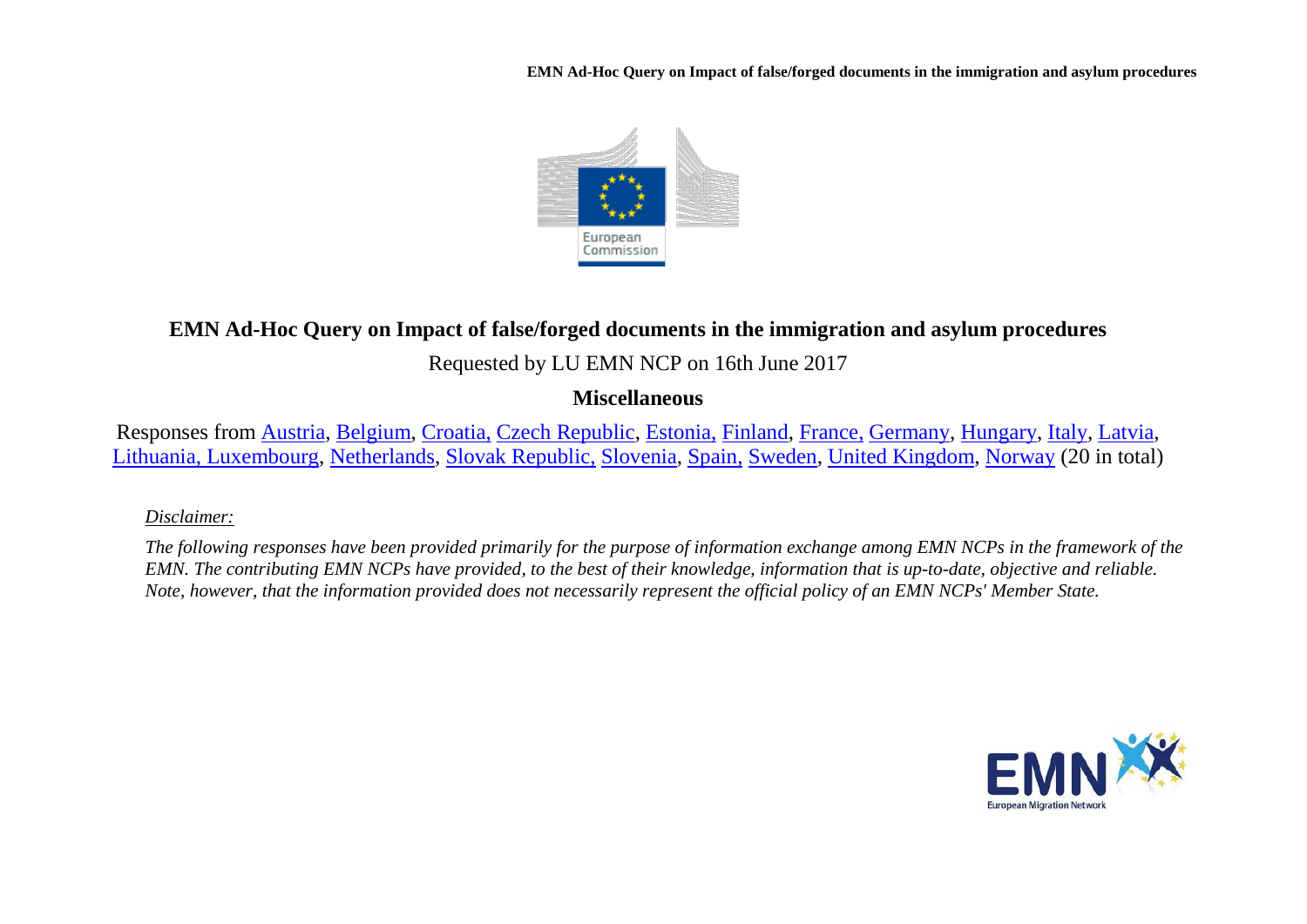#### **Background information:**

The identification of third-country nationals has become a concern of increasing importance for Member States, especially with the high influx of third-country nationals due to the migration crisis.

One of the main issues is the use of false, fraudulently obtained and forged documents by third-country nationals to enter and stay in the European Union including Norway and/or to use them in procedures relating to legalisation of stay, in particular asylum procedures.

Even though documents (i.e. passports and travel documents) are only a part of the identification process, the fact that modern passports hold biometric information – fingerprints, pictures and iris data),make them important for effective identification of individuals entering and staying in the EU by police and border protection officials. Since the use of legitimate documents facilitates the entry and stay in Member States, a parallel market is created for third-country nationals who know that they cannot fulfil the criteria for entering the EU using legitimate documents and regular channels or who otherwise wish to disguise their true identity.

The European Migration Network, through the LU and NL EMN NCPs, would like to establish a state of play of the current situation on identity fraud for entering and staying in the EU. In order to do this they are launching two ad-hoc queries. The results of these two ad-hoc queries and the result of the Ad-Hoc Query on the Existing legal framework on false documents launched by COM on 14 March 2016 will be compiled in a Policy Brief on Identity Fraud.

Due to the complexity and length of the questions the deadline for the answers has been extended to six weeks in order to obtain a larger number of answers and to present the first findings during the next Steering Board on October 2017.

### **Questions**

- 1. What is the procedure triggered in your Member State if it is determined a document is false or forged in the: International protection procedure? Please describe. - legal migration process? Please describe.
- 2. a. If a TCN is issued a refusal of entry decision because of the detection of a false or forged document, which authority makes this decision? Please explain.b. Does this authority have to inform the police/ public prosecutor? Yes/No. Please explain the procedure.c. Is there any difference if the detection happens during an international protection procedure or a legal migration procedure? Yes/No. Please explain.
- 3. What happens if the public prosecutor decides to prosecute? A. Is the international protection or legal migration procedure suspended until there is a final decision (Yes/No)b. If the public prosecutor decides to prosecute, is the TCN transferred to a prison? (Yes/No) c. Other: please explain.
- 4. Have there been cases in your MS, in which ID-fraud is discovered after a residence permit has been issued? Yes/No. If yes, please explain who makes the detection and if the holder is being prosecuted and/or the residence permit is revoked. Do they have to inform the public prosecutor in this case? Yes/No. If yes, please explain the procedure.
- 5. Are there good practices or challenges in your Member State regarding detecting ID-fraud? Please elaborate.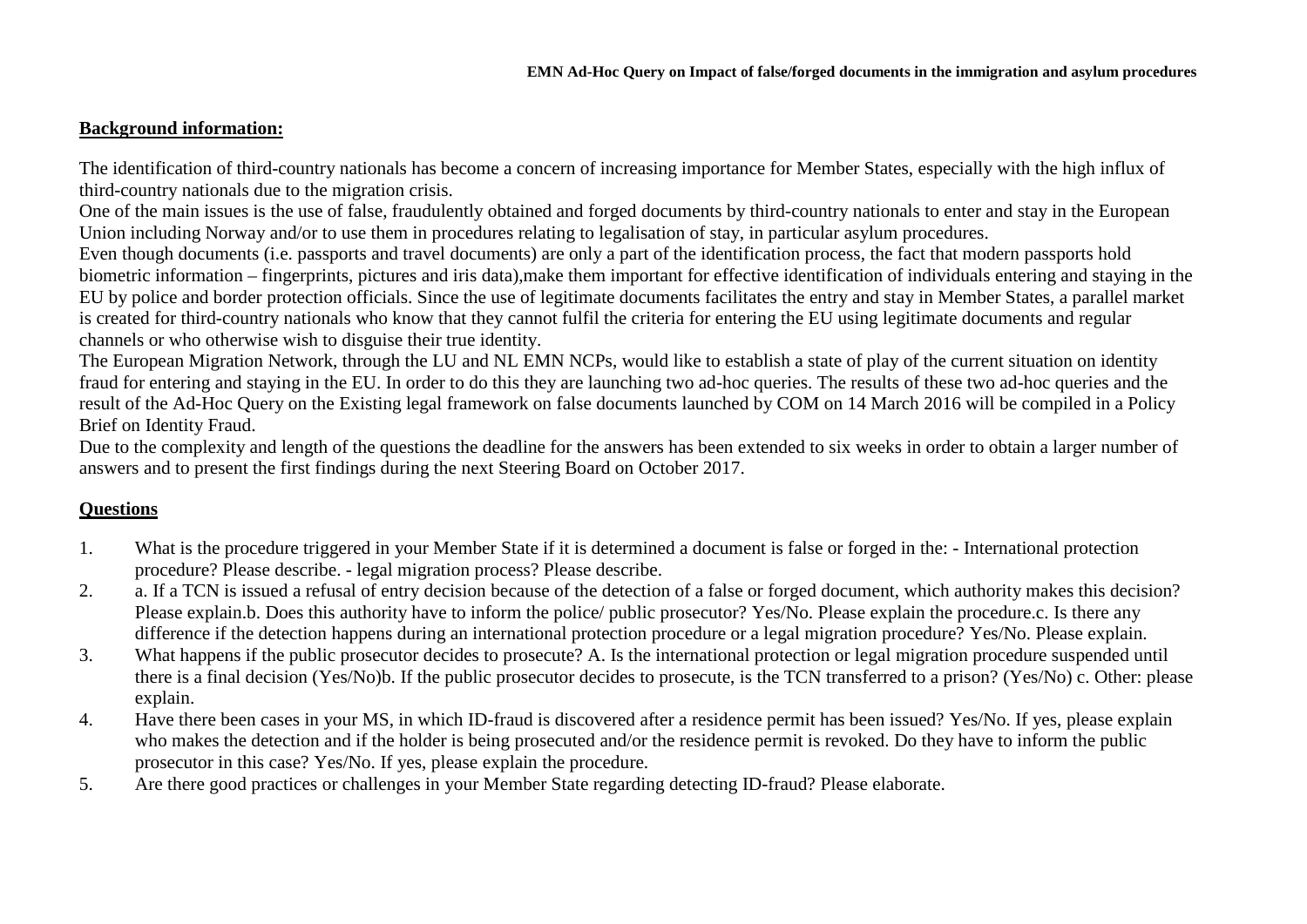### **Responses**

<span id="page-2-0"></span>

| <b>Country</b> | Wider<br><b>Dissemination</b> | <b>Response</b>                                                                                                                                                                                                                                                                                                                                                                                                                                                                                                                                                                                                                                                                                                                                                                                                                                                                                                                                                                                                                                                                                                                                                                                                                                                                                                                                       |
|----------------|-------------------------------|-------------------------------------------------------------------------------------------------------------------------------------------------------------------------------------------------------------------------------------------------------------------------------------------------------------------------------------------------------------------------------------------------------------------------------------------------------------------------------------------------------------------------------------------------------------------------------------------------------------------------------------------------------------------------------------------------------------------------------------------------------------------------------------------------------------------------------------------------------------------------------------------------------------------------------------------------------------------------------------------------------------------------------------------------------------------------------------------------------------------------------------------------------------------------------------------------------------------------------------------------------------------------------------------------------------------------------------------------------|
| <b>Austria</b> | Yes                           | 1. In the asylum procedure, the facts of the case are evaluated as part of the free evaluation of<br>evidence and can be taken into account in the decision. In procedures for granting a residence<br>permit, a travel document as well as the corresponding evidence demonstrating the purpose of<br>stay have to be presented. If the authorities determine that a document has been forged or<br>falsified, the application is rejected as a rule because, firstly, the requirements for obtaining the<br>permit have not been fulfilled or no fulfilment can be demonstrated and, secondly, presentation of<br>such a document represents an act punishable by a court and thus an endangerment of public<br>order and security. In such a case the authority responsible for residence matters files a report<br>with the public prosecutor's office. The authority is not, however, required to await the court's<br>decision. The application can consequently be rejected, for example in clear cases of forgery.<br>Where doubts prevail as to the authenticity of the document and additional investigations are<br>required by the residence authority or later by the public prosecutor's office, the residence<br>authority can suspend the procedure until the court passes its decision. Source: Federal Ministry<br>of the Interior. |
|                |                               | 2. See Question 1. Source: Federal Ministry of the Interior.<br>3. 3a. This is specifically reviewed in each individual case (this is an option). See also Question 1.<br>3b. Prison sentences are rarely imposed, in our experience. Pre-trial detention is not known to<br>have been imposed in any case, according to the department of the Federal Ministry of the Interior<br>responsible for residence affairs (III/4). Source: Federal Ministry of the Interior.<br>4. Yes, cases of identity fraud are frequently uncovered. This occurs on a very large scale when<br>doing systematic comparisons of fingerprints taken from asylum applicants or illegal foreigners,<br>whose fingerprints are also compared in AT with those of criminals and vice versa. Foreigners<br>who have been convicted of a criminal offence are also identified in AT very thoroughly based on                                                                                                                                                                                                                                                                                                                                                                                                                                                                  |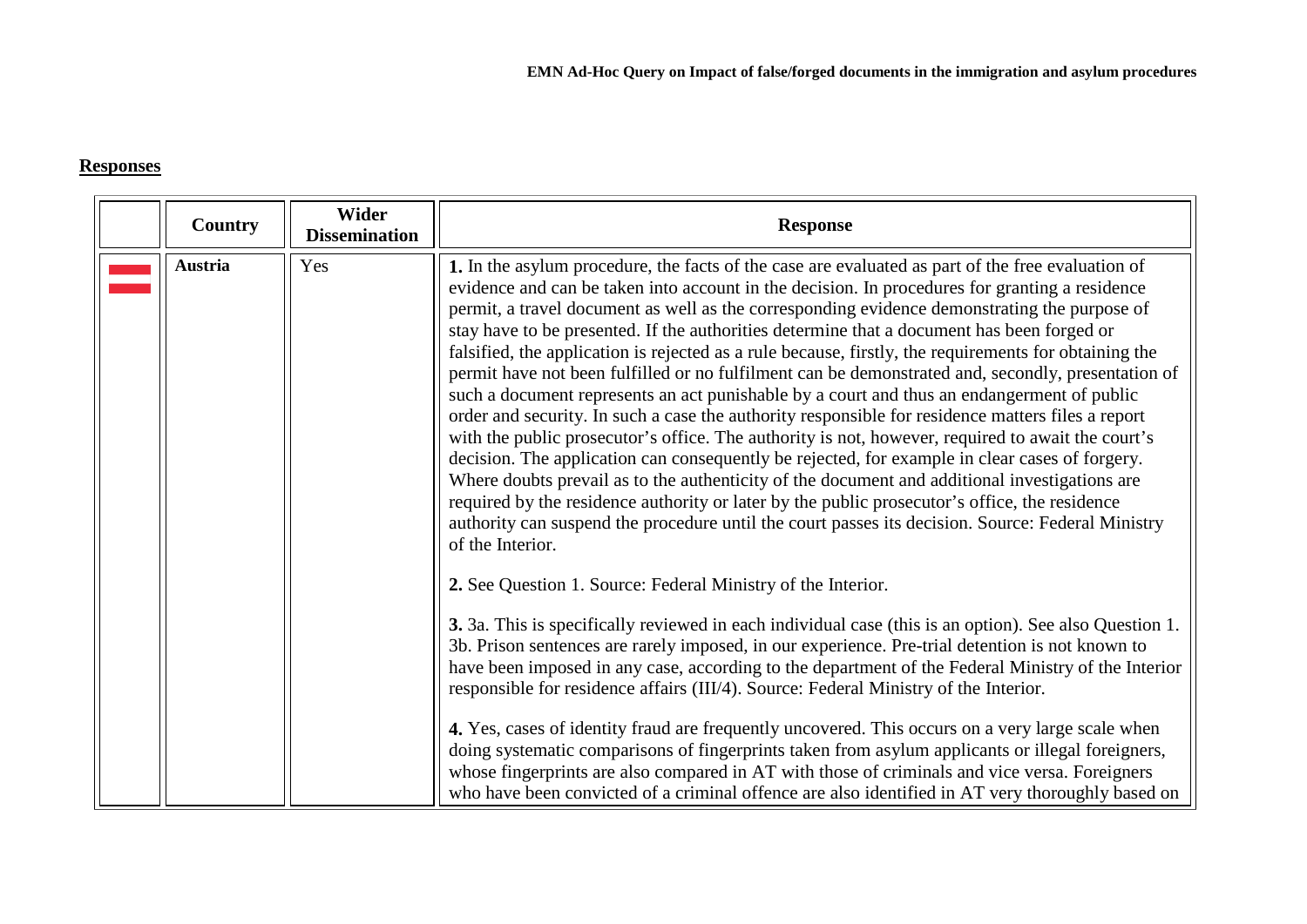|  |  | international personal identification methods and on the Prüm AFIC as part of international police   |
|--|--|------------------------------------------------------------------------------------------------------|
|  |  | cooperation. Through such procedures, criminals who at the same time are asylum applicants or        |
|  |  | have been identified as illegal foreigners almost always match AFIS data, leading to recognition     |
|  |  | of additional false identities. In Austria this occurs in more than 3000 cases of new identification |
|  |  | each year, in which the use of alias data is proven based on captured fingerprints. Where            |
|  |  | identified, the Criminal Intelligence Service Austria informs the authorities competent for          |
|  |  | foreigner and asylum affairs of such cases of identity fraud that are recognised using fingerprint   |
|  |  | identification based on criminal police identification techniques. Where a person using identity     |
|  |  | fraud also succeeds in obtaining Austrian citizenship under false pretences, the Criminal            |
|  |  | Intelligence Service Austria always additionally informs the public prosecutor's office and the      |
|  |  | citizenship authorities to allow them to introduce further action (procedure for withdrawal of       |
|  |  | citizenship and criminal proceedings). If a foreigner pretends to have EU citizenship and is         |
|  |  | discovered to be a third-country national, that person always loses his or her right of residence    |
|  |  | under EU law. In other cases, identity fraud can but need not necessarily result in withdrawal of    |
|  |  | resident status pursuant to the Settlement and Residence Act. The authorities are required to        |
|  |  | weigh the misconduct in the individual case against the endangerment of public security to reach     |
|  |  | a proportionate decision. Source: Federal Ministry of the Interior.                                  |
|  |  | 5. The only way to effectively uncover cases of identity fraud is to intensively use national and    |
|  |  | international AFIS systems for fingerprint comparisons. In the case of foreigners with criminal      |
|  |  | records, this also works exceptionally well within the EU Member States based on the Prüm AFIS       |
|  |  | data network. However, due to the legal obstacles to accessing EU AFIS systems such as the           |
|  |  | EURODAC AFIS (including a minimum sentence of three years' imprisonment) and because of              |
|  |  | the additionally required fingerprint queries, the security authorities are de facto unable to make  |
|  |  | use of this option. This means that criminals from other countries are rarely able to be identified  |
|  |  | by performing comparisons using these systems. In addition, it is possible to reliably confirm a     |
|  |  | person's identity with final effect only by means of fingerprint and photo comparisons carried out   |
|  |  | during international personal identification procedures conducted in cooperation with the claimed    |
|  |  | country of origin or citizenship, whereas here too extensive legal limitations exist on transferring |
|  |  | data to these countries of origin, so that such identification is de facto possible only where very  |
|  |  | serious crimes have been committed. Yet Austria makes highly intensive use of such options for       |
|  |  | international cooperation following serious crimes of this kind, each year carrying out more than    |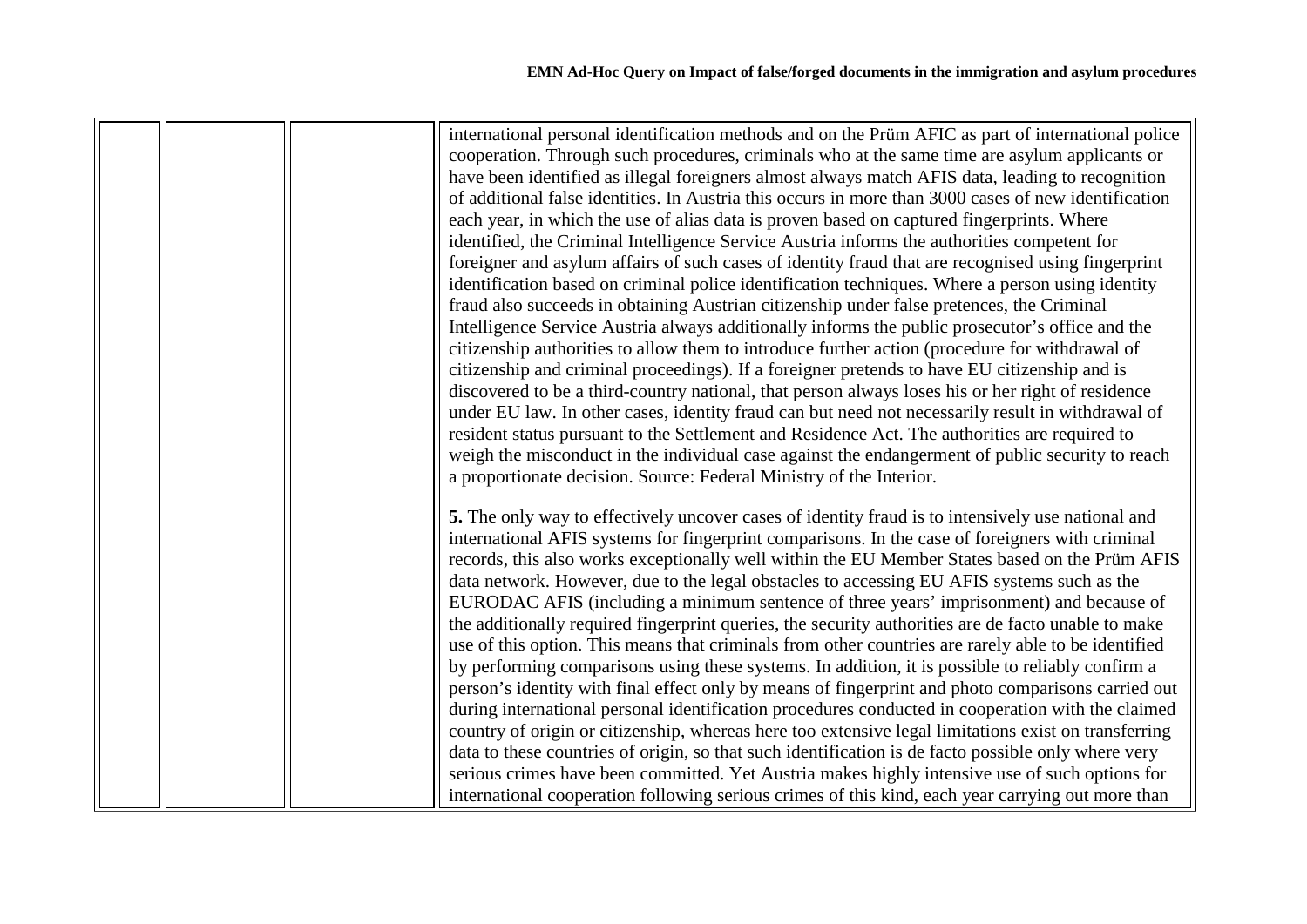<span id="page-4-0"></span>

|                |     | 6000 personal identification procedures using fingerprints and photos of criminals from other<br>countries. Such procedures consequently also trigger further action, making it possible to prove<br>such cases of identity fraud and establish the person's proper identity as well as often also<br>bringing to light existing notices of persons sought in their countries of origin based on other<br>personal information. Source: Federal Ministry of the Interior.                                                                                                                                                                                                                                                                                                                                                                                                                                                                                                                                                                                                                                                                                                                                                                                                                                                                                                                                                                                                                                                                                                                                                                                                                                                                                                                                                                                                                                                                                                                                                                                                                                                                                                                                                                                                                                                                                                                                                                                                                                           |
|----------------|-----|---------------------------------------------------------------------------------------------------------------------------------------------------------------------------------------------------------------------------------------------------------------------------------------------------------------------------------------------------------------------------------------------------------------------------------------------------------------------------------------------------------------------------------------------------------------------------------------------------------------------------------------------------------------------------------------------------------------------------------------------------------------------------------------------------------------------------------------------------------------------------------------------------------------------------------------------------------------------------------------------------------------------------------------------------------------------------------------------------------------------------------------------------------------------------------------------------------------------------------------------------------------------------------------------------------------------------------------------------------------------------------------------------------------------------------------------------------------------------------------------------------------------------------------------------------------------------------------------------------------------------------------------------------------------------------------------------------------------------------------------------------------------------------------------------------------------------------------------------------------------------------------------------------------------------------------------------------------------------------------------------------------------------------------------------------------------------------------------------------------------------------------------------------------------------------------------------------------------------------------------------------------------------------------------------------------------------------------------------------------------------------------------------------------------------------------------------------------------------------------------------------------------|
| <b>Belgium</b> | Yes | 1. International protection: In principle the asylum application will be rejected if it is proven the<br>applicant has submitted a false or forged that document that is crucial for establishing the identity<br>of the person or for the assessment of the asylum application. However, exceptionally the benefit<br>of the doubt can be applied, but only when there is no doubt regarding the nationality/region of<br>origin of the applicant and when it is clear there is a risk on persecution or serious harm in case of<br>return to the country of origin. The applicant can also be prosecuted for the use of a false or<br>falsified document. Legal migration procedures: In case a false or forged document is submitted<br>in the framework of a visa application the visa will be refused. There is some flexibility regarding<br>the documentary evidence for what concerns issuing a visa and/or travel document for example<br>when it concerns family reunification of family members with beneficiaries of international<br>protection, but this flexibility rather concerns the possibility to establish the identity through other<br>means in case official documents cannot be presented. There is in principle little flexibility when<br>it is clear a false or forged identity or travel document has been submitted in order to obtain a<br>visa. If the false document stays undetected at the level of the consular posts and a visa was<br>granted (or when it concerns foreigners who are visa exempted), the document fraud still can be<br>detected in the framework of border controls. In this case the access to the territory will usually be<br>refused. The applicant can also be prosecuted for the use of a false or falsified document.<br>2. 2a. The person making use of false or forged documents can be intercepted by the border<br>police. It is the Immigration office who will issue to decision of refusal of entry. Article 74/20 §1<br>of the Immigration Act provides that the Minister or its representative (the Immigration Office)<br>can refuse access to the territory in case false or forged documents have been used or fraud has<br>been committed. 2b In most cases it will be the border police who will detect to use of false<br>documents at the external border (for Belgium this is the airports, seaports and the external border<br>for the Eurostar train in Brussels). The public prosecutor is not informed when a person with false |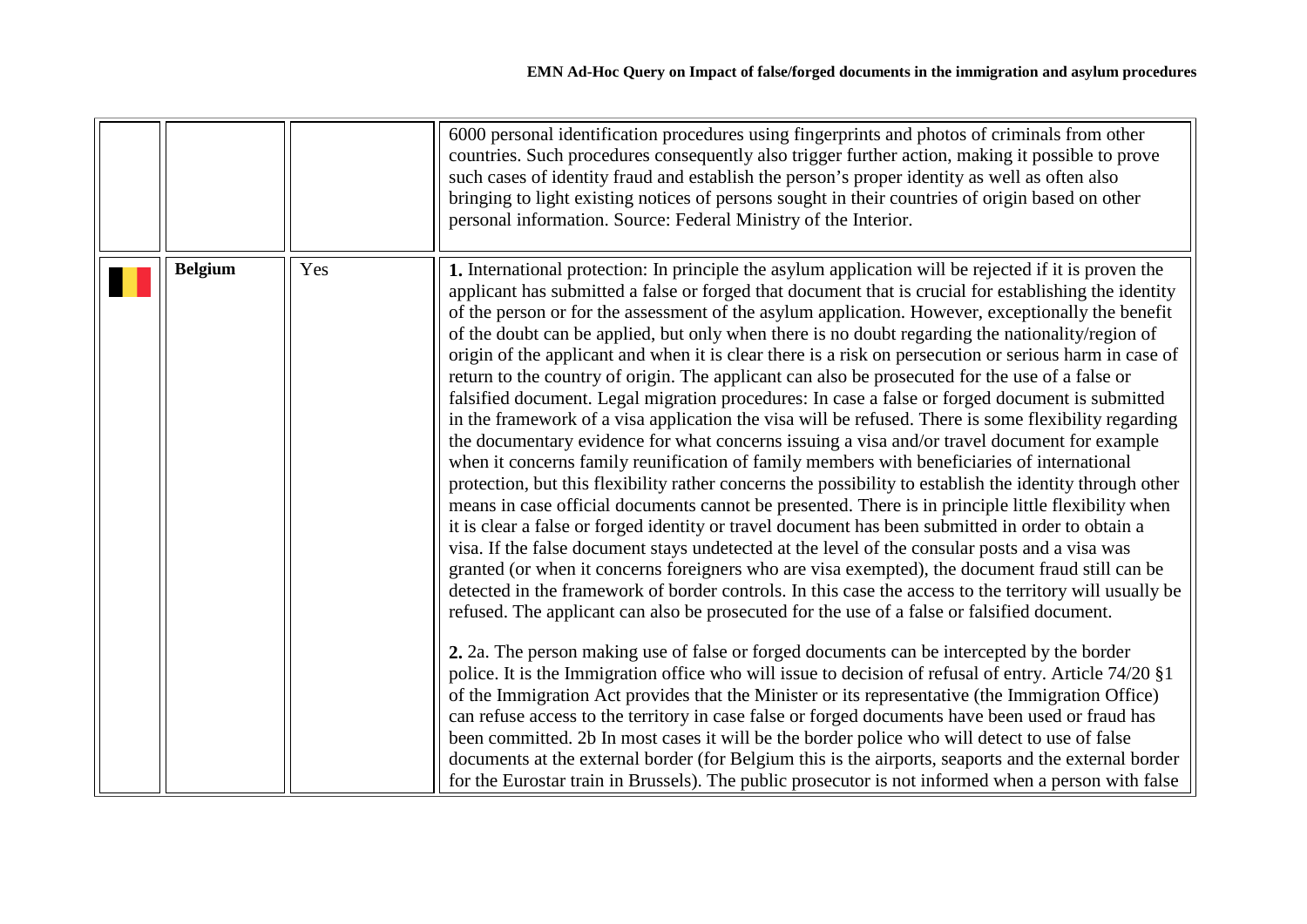|  | or forged documents is intercepted at the border (in case the person is not searched for criminal<br>offenses, and not involved with human trafficking or other serious crimes). 2c Yes, in case the<br>person intercepted at the border with false or forged documents and applies for asylum to prevent<br>the refoulement, his asylum application will be assessed in the framework of a border procedure.<br>When the asylum application is rejected, the asylum seeker has not yet entered the territory<br>according to the law and may thus be returned by the carrier. The rights of the asylum applicant or<br>TCN for whom identity or documentary fraud was detected will always be preserved.<br>3. The applicant can be prosecuted for the use of a false or falsified document. Whether or not a<br>person is prosecuted for ID-fraud can differ from one public prosecutor to another. However, an                                                                                                                                                                     |
|--|---------------------------------------------------------------------------------------------------------------------------------------------------------------------------------------------------------------------------------------------------------------------------------------------------------------------------------------------------------------------------------------------------------------------------------------------------------------------------------------------------------------------------------------------------------------------------------------------------------------------------------------------------------------------------------------------------------------------------------------------------------------------------------------------------------------------------------------------------------------------------------------------------------------------------------------------------------------------------------------------------------------------------------------------------------------------------------------|
|  | asylum applicant or another TCN making use of false documents will in principle only be<br>prosecuted in case other criminal offenses are involved. The "sanction" for the use of false or<br>forged documents will in most cases be the refusal of entry, the rejection of the visa when the<br>fraud is detected in the framework of the visa application, the rejection of the asylum application<br>when it concerns an asylum applicant, and/or possibly the detention in a closed centre with a view<br>on (forced) return. The documents submitted to the Central Squad against Forgery of the federal<br>police for authentication and assessed as false or forged are since 2016 systematically transferred<br>to the office of the public prosecutor in Brussels. In case the prosecutor would decide to<br>prosecute, the international protection procedure or legal migration procedure will in principle not<br>be suspended, but this can be a ground to reject the asylum application or to reject or revoke the<br>residence permit. (see also reply to question 4). |
|  | 4. Article 74/20 §2 of the Immigration Act specifies the residence permit can be withdrawn in<br>case the fraud is revealed after arrival on the territory. The municipal officials, the local or federal<br>police, the CGRS or the immigration office in itself can detect the identity fraud. It is the<br>Immigration Office who makes the decision to withdraw the residence permit. However for what<br>concerns beneficiaries of international protection it is the Office of the Commissioner General for<br>Refugees and Stateless Persons (CGRS) who will withdraw the refugee status (in accordance with<br>Article 55/3/1 Immigration Act) or subsidiary protection status (Article 55/5/1 of the Immigration<br>Act) if the protection status was granted on the basis of false statements or false or falsified<br>documents that were decisive for granting the status. Subsequently, the Immigration Office can<br>withdraw the residence permit of the person whose refugee status or subsidiary protection status                                                   |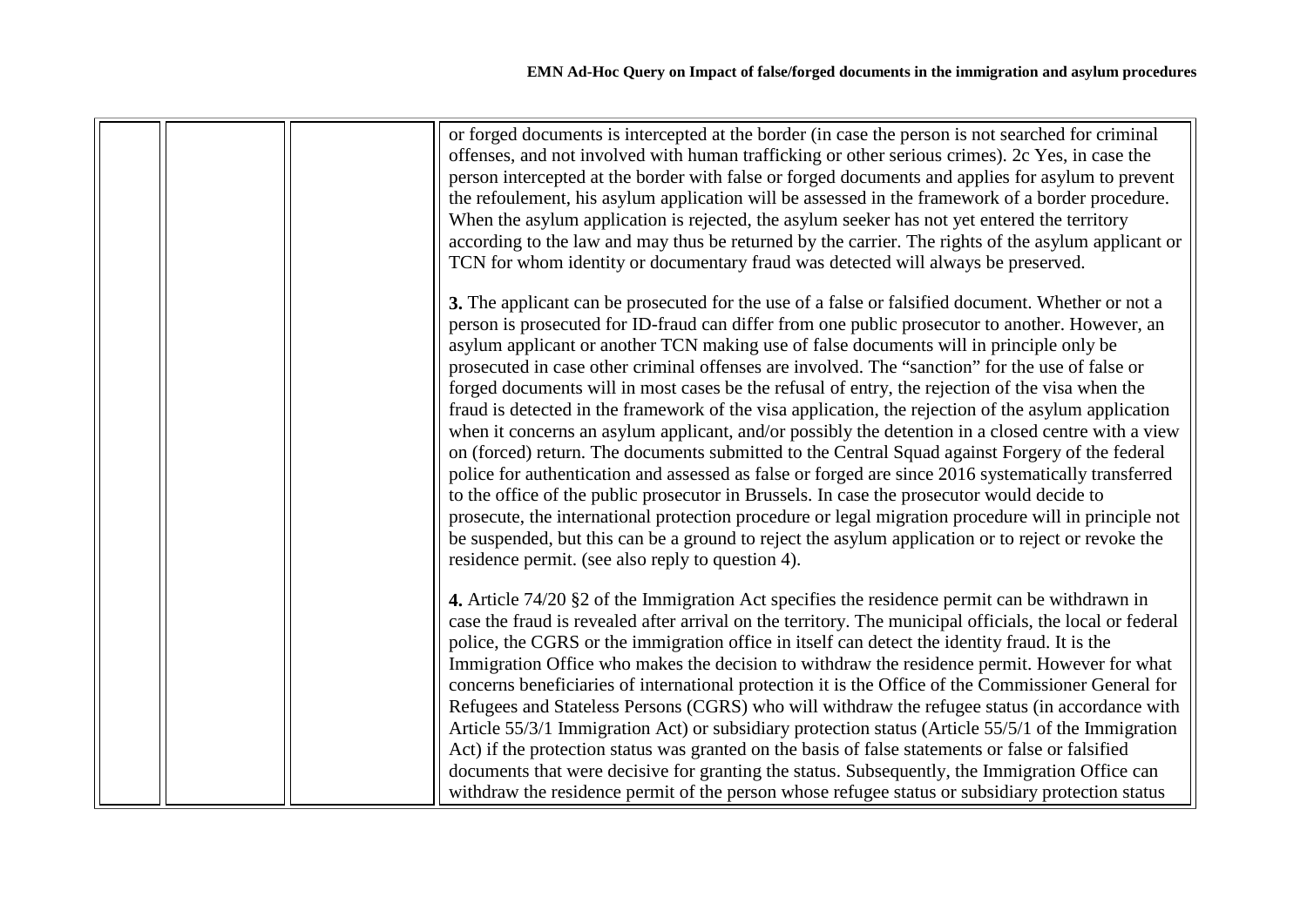|  | has been withdrawn. Furthermore, in Belgium, the use of a false document is subject to criminal         |
|--|---------------------------------------------------------------------------------------------------------|
|  | sanctions on the basis of articles 196 et seq. of the Penal Code. Besides, Article 29 of the Penal      |
|  | Code specifies that every civil servant should report all criminal offenses he is aware off; then it is |
|  | up to the public prosecutor to prosecute or not.                                                        |
|  |                                                                                                         |
|  | 5. There are several challenges as regards the detection of ID-fraud within the framework of            |
|  | different migration procedures and the procedure for international protection, as well to detect ID-    |
|  | fraud on the territory. The most important challenges are related to the number of persons              |
|  | involved and the number of documents submitted in the framework of asylum procedures and                |
|  | legal migration procedures, making it impossible to have all the documents verified by specialised      |
|  | police units. Also a challenge is the fact that fraudsters use more often the following modus           |
|  | operandi: look-alikes/imposters and the submission of forged or falsified breeder documents (e.g.       |
|  | birth certificate) that can serve as a basis to obtain other (genuine) identification documents.        |
|  |                                                                                                         |
|  | Obviously these type of falsifications are more challenging to detect for frontline officers, as well   |
|  | as for the specialised authentication units (for more information on the challenges regarding           |
|  | document fraud see reply to question 6 of part 1 of the ad hoc query). Good practices: The              |
|  | circular of 27 May 2016 on the coordinated approach and fight against identity fraud at federal         |
|  | and local level provides guidelines to the municipal officials responsible for issuing and renewing     |
|  | residence cards, as well as for the staff of consular posts to whom visa applications have to be        |
|  | submitted. The municipal official or consular agent who doubts the authenticity of an identity or       |
|  | travel document or civil status record must examine the document accurately and check certain           |
|  | security features. A number of security features of foreign documents can be verified by the            |
|  | European Council's PRADO website www.consilium.europa.eu/prado. Security features for                   |
|  | Belgian documents can be checked on www.checkdoc.be. In case of serious doubt as to the                 |
|  | authenticity of the document, the document must be scanned and submitted to the municipal or            |
|  | consular Single Point of Contact (SPOC) for identity fraud, which may conduct further frontline         |
|  | checks in administrative databases. In case of clear indications of document fraud, the document        |
|  | will be submitted to the Central Squad against Forgery in consultation with the local police.           |
|  | However, it is important to emphasize that ID-fraud is much broader than merely document fraud.         |
|  | The municipal officials and other representatives of the Belgian authorities will verify the identity   |
|  | and verification of the documents is just one element in this process. Besides, to address the          |
|  | challenges of the detection of false documents a federal Task Force "Prevention and Combating           |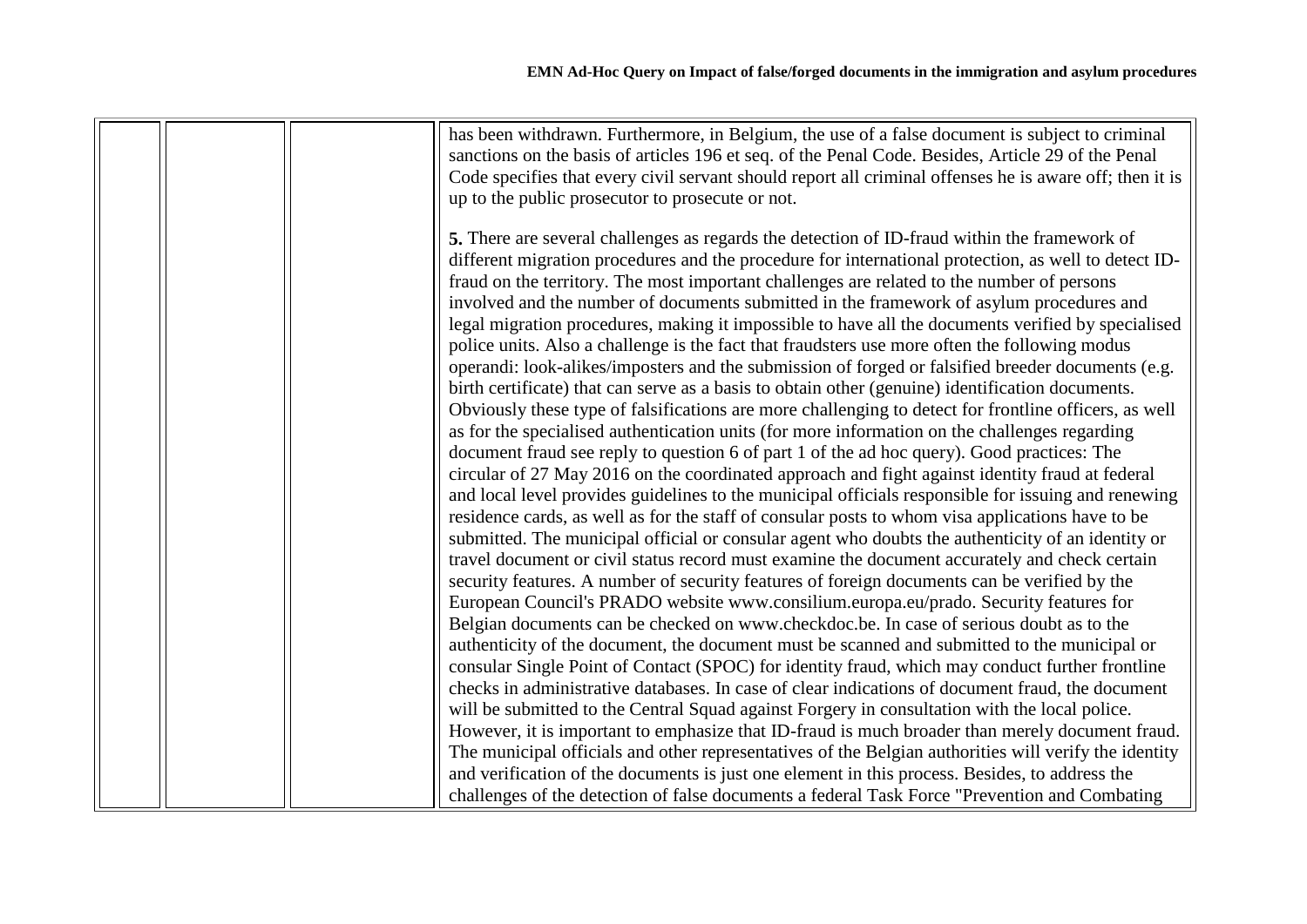<span id="page-7-0"></span>

|         |     | Identity Fraud" was installed in 2015, which is coordinated by the General Directorate of<br>Institutions and Population (National Register) of the FPS Home Affairs. This Task Force focuses<br>on the issue of identity fraud in general, and not merely in the context of migration procedures.<br>The purpose is to exchange information between the competent federal authorities, municipalities<br>and consular posts, as well as with the police. This taskforce is made up of identity experts from<br>the various departments of the FPS Home Affairs (General Directorate of Institutions and<br>Population, FPS Foreign Affairs and General Directorate of Security and Prevention), the FPS<br>Foreign Affairs and the Central Squad against Forgery of the Federal police. The most important<br>objectives of the Task Force are: - A better coordination and an integrated and integral approach<br>to the prevention of and fight against ID-fraud - A uniform information flow between the actors<br>involved - A consulted response to certain new forms of identity fraud discovered at federal and<br>local level - Sensitize for the risks of administrative identity fraud - Develop tools and initiatives<br>to address identity fraud - Analysis of national and European reports on identity fraud -<br>Development of exchange and training courses with the municipalities - Increase exchanges with<br>the actors working on the field and increase expertise. Furthermore, also awareness raising and<br>information was provided to the actors involved through the organisation of a conference<br>"Identity Fraud" on 19 and 20 September 2016 and training sessions on the local level were<br>organised. The fight against Identity fraud is also one of the 10 priorities of the national security<br>plan 2016-2019. Besides the Minister of Interior also the State Secretary for Asylum and<br>Migration took several initiatives to increase the awareness of identity fraud at the local level. |
|---------|-----|------------------------------------------------------------------------------------------------------------------------------------------------------------------------------------------------------------------------------------------------------------------------------------------------------------------------------------------------------------------------------------------------------------------------------------------------------------------------------------------------------------------------------------------------------------------------------------------------------------------------------------------------------------------------------------------------------------------------------------------------------------------------------------------------------------------------------------------------------------------------------------------------------------------------------------------------------------------------------------------------------------------------------------------------------------------------------------------------------------------------------------------------------------------------------------------------------------------------------------------------------------------------------------------------------------------------------------------------------------------------------------------------------------------------------------------------------------------------------------------------------------------------------------------------------------------------------------------------------------------------------------------------------------------------------------------------------------------------------------------------------------------------------------------------------------------------------------------------------------------------------------------------------------------------------------------------------------------------------------------------------------------------------------------|
| Croatia | Yes | 1. 1. International protection procedure: in cases where ID documents exists, and there are bases<br>for approving international protections, its common practise to look for expert opinion. If, on the<br>basis on that opinion is found that ID document is forged, applicant is summoned for interview<br>where he/she is told about expert's findings, and is given a chance to give plausible explanation of<br>that finding. Legal migration process - In case it is established that a false ID document is<br>presented by the foreigner, the Police is informed, and respective measures are taken. The<br>fabrication of a false document or falsification a genuine one for the purpose of using such a<br>document as genuine, or usage of a false or falsified document as genuine, and procurement one<br>for use, is a criminal offence. If it is determined that a document has been forged or falsified, the                                                                                                                                                                                                                                                                                                                                                                                                                                                                                                                                                                                                                                                                                                                                                                                                                                                                                                                                                                                                                                                                                                           |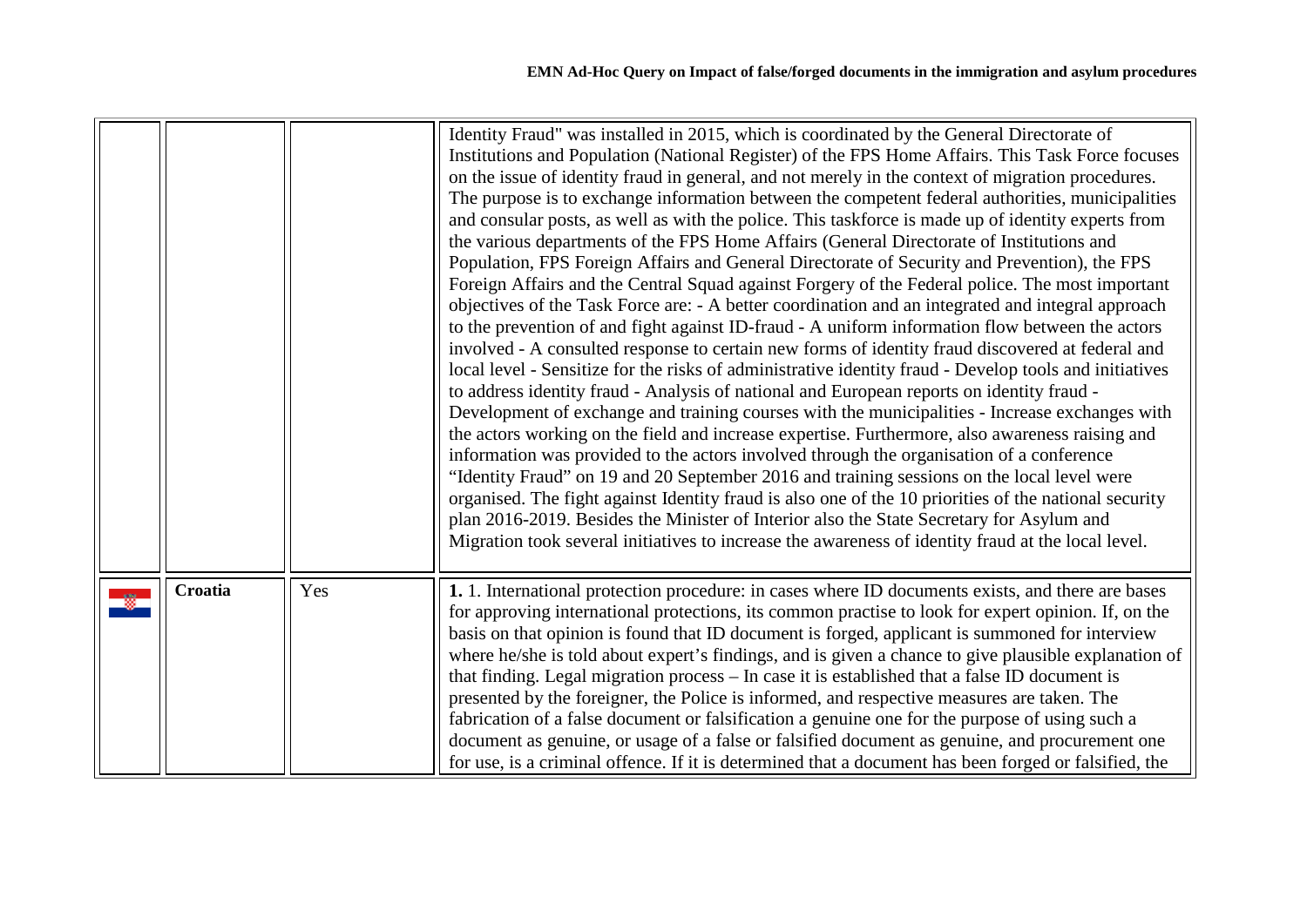|  | application would be finalized by making a negative decision (the person does not have a valid<br>travel document and also, if convicted, such act would pose an endangerment of public order).                                                                                                                                                                                                                                                                                                                                                                                                                                                                                                                                                                                                                                                                                                                                                         |
|--|---------------------------------------------------------------------------------------------------------------------------------------------------------------------------------------------------------------------------------------------------------------------------------------------------------------------------------------------------------------------------------------------------------------------------------------------------------------------------------------------------------------------------------------------------------------------------------------------------------------------------------------------------------------------------------------------------------------------------------------------------------------------------------------------------------------------------------------------------------------------------------------------------------------------------------------------------------|
|  | 2. 2. a) The Border Police shall render a decision on refusal of entry in such cases. (b) The Border<br>Police shall inform the local Criminal Police and the State Attorney to proceed with the criminal<br>procedure. (c) International protection shall be revoked if it is established that status was<br>recognized on the basis of incorrectly presented or omitted facts, false presentation of important<br>facts and circumstances, or the use of unreliable documents or other documents which were<br>decisive for the approval of international protection. The difference between detection during an<br>international protection or legal migration is that there is no further criminal procedure in<br>international protection procedure, but the application for international protection can be rejected<br>on the basis of not being able to establish identity. Regarding legal migration procedure, please<br>see answer to q. 1. |
|  | 3. 3. (a) No, both international protection and legal migration procedure continues to complete<br>their process regardless of duration of the prosecution. (b) It depends; each case is estimated on an<br>individual basis. (a) Regarding legal migration procedure, in case false or forged ID is detected,<br>the procedure could be suspended until there is a final court decision.                                                                                                                                                                                                                                                                                                                                                                                                                                                                                                                                                               |
|  | 4. 4. Regarding legal migration procedure: N/A. If it is determined that a ID document has been<br>forged or falsified, a decision on the residence permit could be revoked.                                                                                                                                                                                                                                                                                                                                                                                                                                                                                                                                                                                                                                                                                                                                                                            |
|  | 5.5. The Border Police in case of suspicious of ID-fraud document checks the documents with<br>the devices specialized for the authentication of the documents, and through iFADO database<br>(base files, protected elements, and forged documents). A final decision whether the document is<br>forged, is issued by the Forensic Center Ivan Vucetic of the Ministry of Interior. Experts from the<br>Forensic Center Ivan Vucetic of the Ministry of Interior are regularly providing the specialized<br>training models for the Border Police Officers. Training lasts 8 weeks, and 12 school hours refers<br>to the area of counterfeit currency and security documents. At a national level, one-year advanced<br>experts hold courses for knowledge renewal about counterfeit documents. Advanced anti-<br>counterfeiting experts are subject to the FRONTEX training.                                                                          |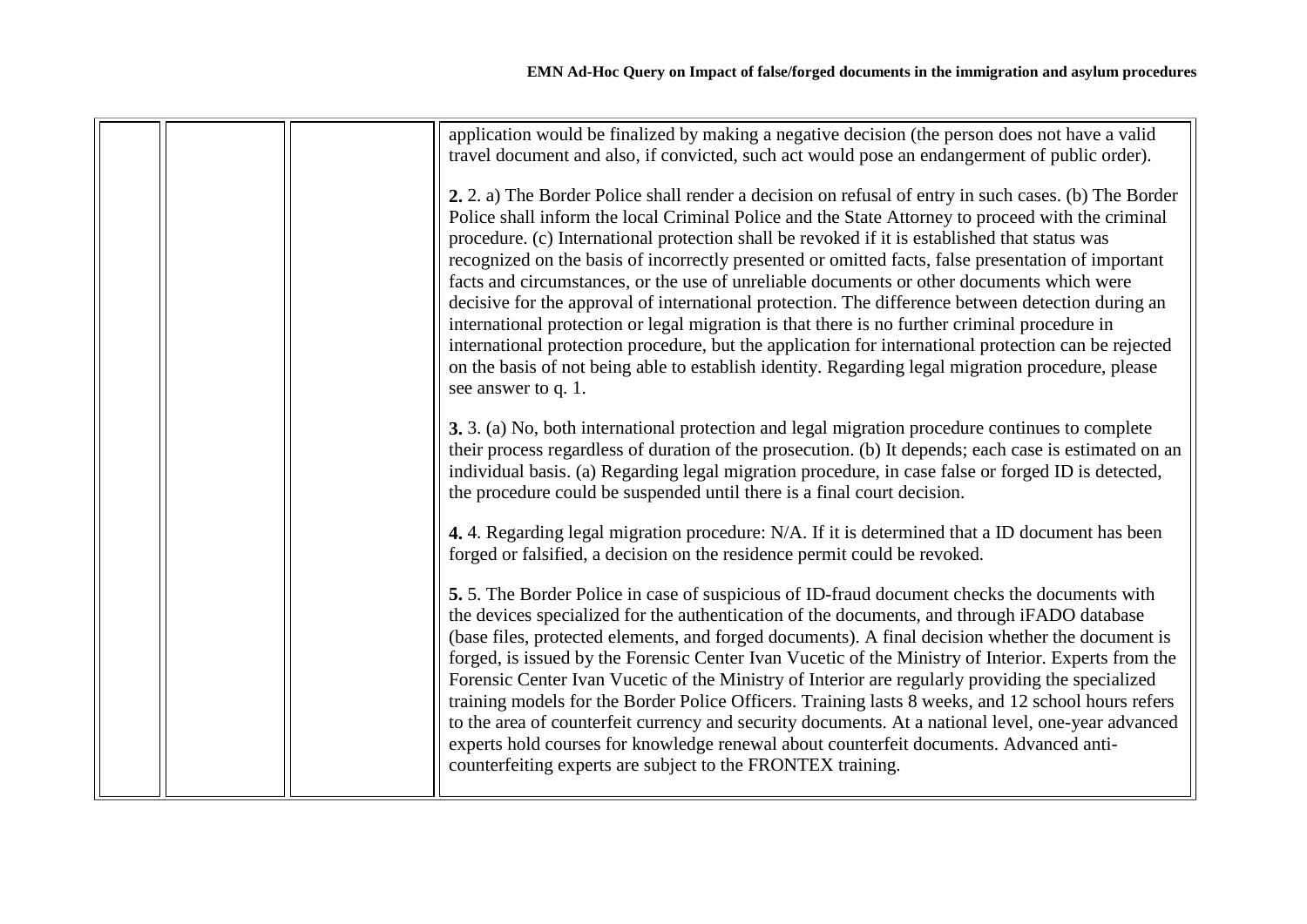<span id="page-9-3"></span><span id="page-9-2"></span><span id="page-9-1"></span><span id="page-9-0"></span>

| <b>Czech</b><br><b>Republic</b> | N <sub>o</sub> | This EMN NCP has provided a response to the requesting EMN NCP. However, they have requested that<br>it is not disseminated further.                                                                                                                                                                                                                                                                                                                                                                                                                                                                                                                                                                                                                                                                                                                                                                                                                                                                                                                                                                                                                                                                                                                                                                                                                                                                                                                                                                                                                                            |
|---------------------------------|----------------|---------------------------------------------------------------------------------------------------------------------------------------------------------------------------------------------------------------------------------------------------------------------------------------------------------------------------------------------------------------------------------------------------------------------------------------------------------------------------------------------------------------------------------------------------------------------------------------------------------------------------------------------------------------------------------------------------------------------------------------------------------------------------------------------------------------------------------------------------------------------------------------------------------------------------------------------------------------------------------------------------------------------------------------------------------------------------------------------------------------------------------------------------------------------------------------------------------------------------------------------------------------------------------------------------------------------------------------------------------------------------------------------------------------------------------------------------------------------------------------------------------------------------------------------------------------------------------|
| <b>Estonia</b>                  | Yes            | 1. If the false or forged ID document is used for entering the country in order to apply for asylum<br>and/or is without delay handed over as such after entering the territory and applying for asylum<br>the applicant will not undergo criminal or misdemeanour procedures for using false/forged<br>document. The overall credibility of the applicant is scrutinised more thoroughly. If the alien will<br>not apply for asylum, the misdemeanour proceedings will be started by the authorities.<br>2. In case of using false or forged document outside of the asylum proceeding and without<br>reasonable justification stemming from the reasons of flight, the misdemeanour proceedings will<br>be started by the Police and Border Guard Board. In case of composition of criminal case, the<br>materials of the case will be forwarded to the prosecutor who will decide the submission of the<br>accusation before the court.<br>3. Procedures can take place in parallel and can be dependent of one another or not, depending of<br>the circumstances and of the time and the order of the initiation of the different procedures. The<br>detention of the asylum seeker is decided by the court. The grounds for the detention are provided<br>for by the law. In case the outcome of the one procedure influences the other, the results are<br>always being taken into account. It is also possible to suspend the proceedings until all the<br>important circumstances have been addressed.<br>4. N/A<br>5. There are no specific good practices to outline. |
| <b>Finland</b>                  | N <sub>o</sub> | This EMN NCP has provided a response to the requesting EMN NCP. However, they have requested that<br>it is not disseminated further.                                                                                                                                                                                                                                                                                                                                                                                                                                                                                                                                                                                                                                                                                                                                                                                                                                                                                                                                                                                                                                                                                                                                                                                                                                                                                                                                                                                                                                            |
| <b>France</b>                   | Yes            | 1. The law of 7 March 2016 on the rights of foreign nationals in France introduced a criminal<br>sanction for fraudulent use of authentic travel documents belonging to third parties ("look alike").                                                                                                                                                                                                                                                                                                                                                                                                                                                                                                                                                                                                                                                                                                                                                                                                                                                                                                                                                                                                                                                                                                                                                                                                                                                                                                                                                                           |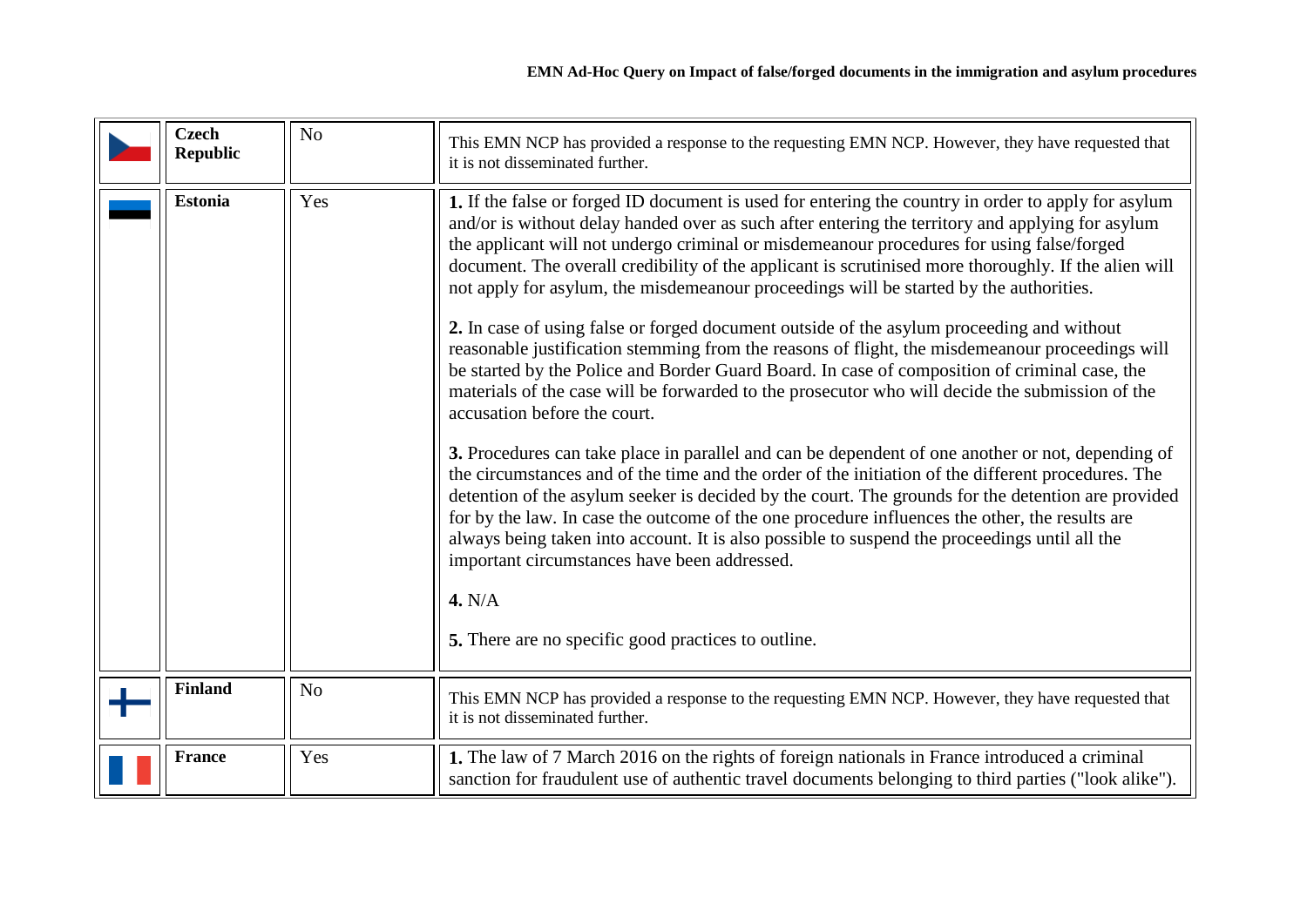| Such fraud is subject to a five year imprisonment and a 75,000 euros fine. The penalty increases<br>to seven years and to 100,000 euros if the offence is committed in a habitual manner. In cases<br>where fraud is detected, the prefectural services apply Article 40 of the Code of Criminal<br>Procedure, whereby any public officers who, in the performance of their duties, gain knowledge<br>of a felony or misdemeanour are obliged to notify forthwith the district prosecutor and to submit<br>any relevant information, official reports or documents. It pertains to the public Prosecutor to<br>assess the judicial follow-up.                                                                                                                                                                                                                                                      |
|----------------------------------------------------------------------------------------------------------------------------------------------------------------------------------------------------------------------------------------------------------------------------------------------------------------------------------------------------------------------------------------------------------------------------------------------------------------------------------------------------------------------------------------------------------------------------------------------------------------------------------------------------------------------------------------------------------------------------------------------------------------------------------------------------------------------------------------------------------------------------------------------------|
| 2. a.) A refusal of entry decision is issued if the foreign national is not in possession of the<br>required documents, in case of a SIS-alert or if his/her presence constitutes a threat to public<br>order. In this case a refusal of entry decision can be issued against a third-country national<br>(including minors) by the border police. Ad b.) Oui. Voir Q1. Ad c.) No                                                                                                                                                                                                                                                                                                                                                                                                                                                                                                                  |
| 3. The criminal procedure is a separated one and can be cumulated with the administrative one.<br>The criminal procedure can result in a conviction foreseen in the articles 441-1 to 441-8, 433-19<br>and 434-23 of the Criminal Code for following offenses: - Article 441-1: forgery and the use of<br>forged documents - Article 441-2: forgery and the use of forged administrative documents -<br>Article 441-3: fraudulent possession of false administrative documents - Article 441-4: forgery<br>and the use of forged documents for public purposes (e.g. salary statements, diplomas, certificates<br>etc.) - Article 441-5: fraudulent issuing of false administrative documents - Article 441-6:<br>unwarranted acquisition of administrative documents - Article 441-7: forgery of certificates and<br>attestations - Article 433-19 and 434-23: identity theft Ad a.) No Ad b.) No |
| 4. Yes, the detection of a fraud that has permitted the issuance of a residence permit can lead to<br>the withdrawal of this residence permit. The withdrawal of the residence permit does not<br>constitute an obstacle to criminal prosecution based on the abovementioned articles of the<br>Criminal Code. The law of 7 March 2016 has created a right of communication for the benefit of<br>the prefectural services. They can be informed at any moment – before or after the issuance of a<br>residence title – by all kind of social, public or private institutions about any issue in connection<br>with the stay of the foreign national. An operational guide is available since 22 November 2016.                                                                                                                                                                                    |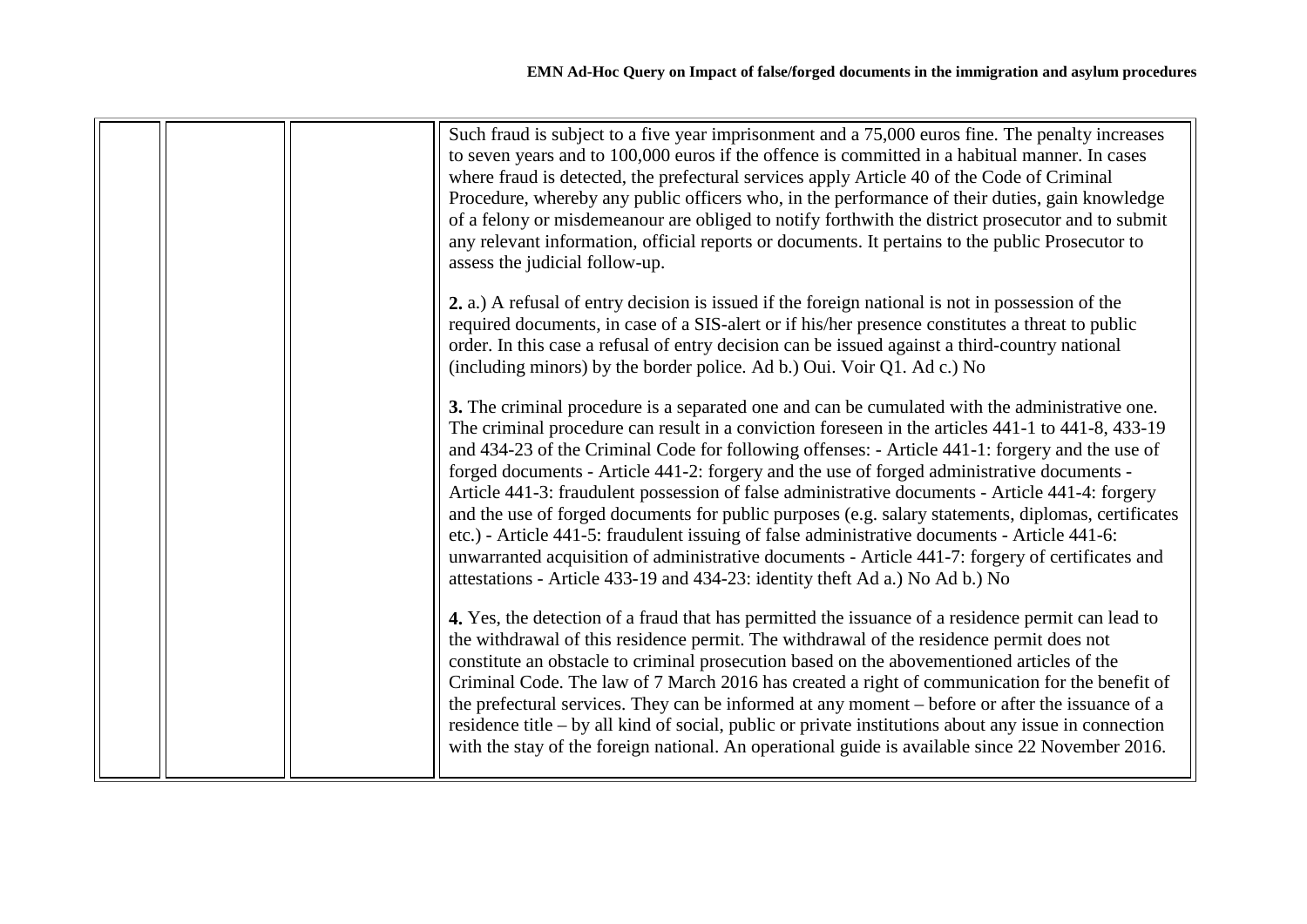<span id="page-11-1"></span><span id="page-11-0"></span>

|                |     | 5. See last paragraph of Q4 (example of good practice).                                                                                                                                                                                                                                                                                                                                                                                                                                                                                                                                                                                                                                                                                                                                                                                                                                                                                                                                                                                                                                                                                                                                                                                                                                                                                                                                                                                                                                                                                                                                                                                                         |
|----------------|-----|-----------------------------------------------------------------------------------------------------------------------------------------------------------------------------------------------------------------------------------------------------------------------------------------------------------------------------------------------------------------------------------------------------------------------------------------------------------------------------------------------------------------------------------------------------------------------------------------------------------------------------------------------------------------------------------------------------------------------------------------------------------------------------------------------------------------------------------------------------------------------------------------------------------------------------------------------------------------------------------------------------------------------------------------------------------------------------------------------------------------------------------------------------------------------------------------------------------------------------------------------------------------------------------------------------------------------------------------------------------------------------------------------------------------------------------------------------------------------------------------------------------------------------------------------------------------------------------------------------------------------------------------------------------------|
| <b>Germany</b> | Yes | 1. On identifying cases of forgery: Notification of local police station (at location of branch<br>office where the document was presented), institution of criminal proceedings, possible<br>conviction.<br>2. a) The Federal Police makes the decision. b) The Federal Police informs the public prosecutor.<br>c) If there are no grounds for protection in an international protection procedure, the application<br>will be rejected as manifestly unfounded. In case there are grounds for protection, the use of<br>false/forged documents alone does not exclude the grant of protection. The legal migration<br>procedure does not fall within the competence of the Federal Office.<br>3. a) The international protection procedure is not suspended. The two procedures are carried out<br>independently. The findings of the prosecution are only considered regarding exclusion. The bare<br>use of false/forged documents would generally not suffice for exclusion. b) The applicant would<br>be taken into custody according to the requirements of the criminal procedure. The international<br>protection procedure would not be affected by the detention<br>4. Yes. Cases of forgery may be established at the Federal Office for Migration and Refugees or<br>by police authorities; public prosecutor is informed, revocation proceedings considered; cases<br>assessed according to individual merits (conviction and/or deportation or no conviction and/or<br>deportation or no revocation of residence status due to plausibility, e.g. in case of documents<br>relating to flight entailing people traffickers)<br>5. See question 2 |
| <b>Hungary</b> | Yes | 1. In the international protection procedure the applicant have to submit his/her documents to the<br>Immigration and Asylum Office (IAO). The IAO contacts the National Security Special Service<br>to have the documents examined. If the documents are proven to be false or forged the IAO can<br>report this to the Police. According to Section 59 Subsection (1) of Act LXXX of 2007 on<br>Asylum "It indicates the absence of the criteria of recognition as a refugee or as a beneficiary of                                                                                                                                                                                                                                                                                                                                                                                                                                                                                                                                                                                                                                                                                                                                                                                                                                                                                                                                                                                                                                                                                                                                                           |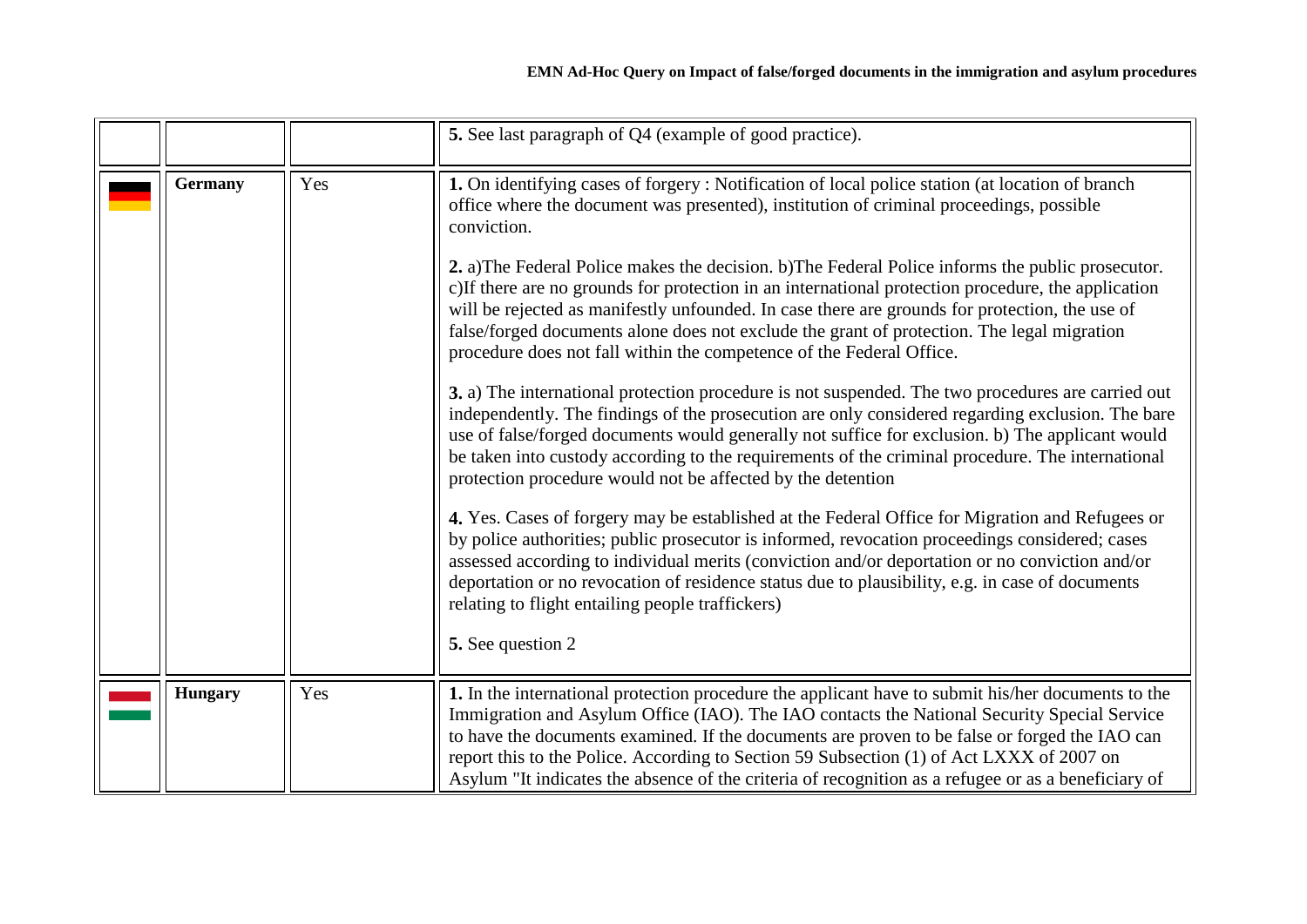<span id="page-12-0"></span>

|              |     | subsidiary protection in particular if e) the applicant wilfully uses a false or forged document for<br>the verification of his/her identity and/or for admission to the country and insists on the untrue<br>contents of the document". In the legal migration process a valid travel document is necessary for<br>the application. If the document is false or forged the application is rejected.<br>2. a) the Police b) $N/A$ c) no<br>3. a) The international protection procedure is not suspended, for legal migration please see the<br>answer to question 1. b) It depends as each case is examined individually. c) N/A<br>4. Yes. The IAO is responsible for making random checks. The residence permit which was<br>obtained with false or forged documents is revoked. If the holder is prosecuted the court can issue<br>an expulsion order.<br>5. As good practice Hungary highlights the need for training, and it considers revealing identity<br>frauds as the biggest challenge.                                                                                                                                                                                                                                                                                      |
|--------------|-----|------------------------------------------------------------------------------------------------------------------------------------------------------------------------------------------------------------------------------------------------------------------------------------------------------------------------------------------------------------------------------------------------------------------------------------------------------------------------------------------------------------------------------------------------------------------------------------------------------------------------------------------------------------------------------------------------------------------------------------------------------------------------------------------------------------------------------------------------------------------------------------------------------------------------------------------------------------------------------------------------------------------------------------------------------------------------------------------------------------------------------------------------------------------------------------------------------------------------------------------------------------------------------------------|
| <b>Italy</b> | Yes | 1. Generally speaking, Police officers (State Police, Carabinieri and other bodies belonging to the<br>army) may force anyone to follow them in their offices when there are enough clues to believe<br>that the provided personal information or documents are fake). Police officers must immediately<br>report the matter to the Prosecutor of the Republic and may hold the person as long as the<br>identification procedures require. Actually, the release takes place within 24 hours. The same<br>magistrate must also be informed on the person's release. In this case, the right to appoint a<br>defender is not foreseen, but associations or acquaintances may be informed instead. If, on the<br>other hand, false or general information is provided to a public official or to a public prosecutor,<br>the offense is punished and the penalty foresees the imprisonment to a maximum of six years<br>(Articles 495 and 496 Criminal Code) Regarding the international protection procedure, the<br>refugee status can be revoke if, after the recognition of the refugee status, it is possible to<br>establish that the recognition has been exclusively determined through<br>misrepresentation/omission of facts or by using fake documentation. The person must be |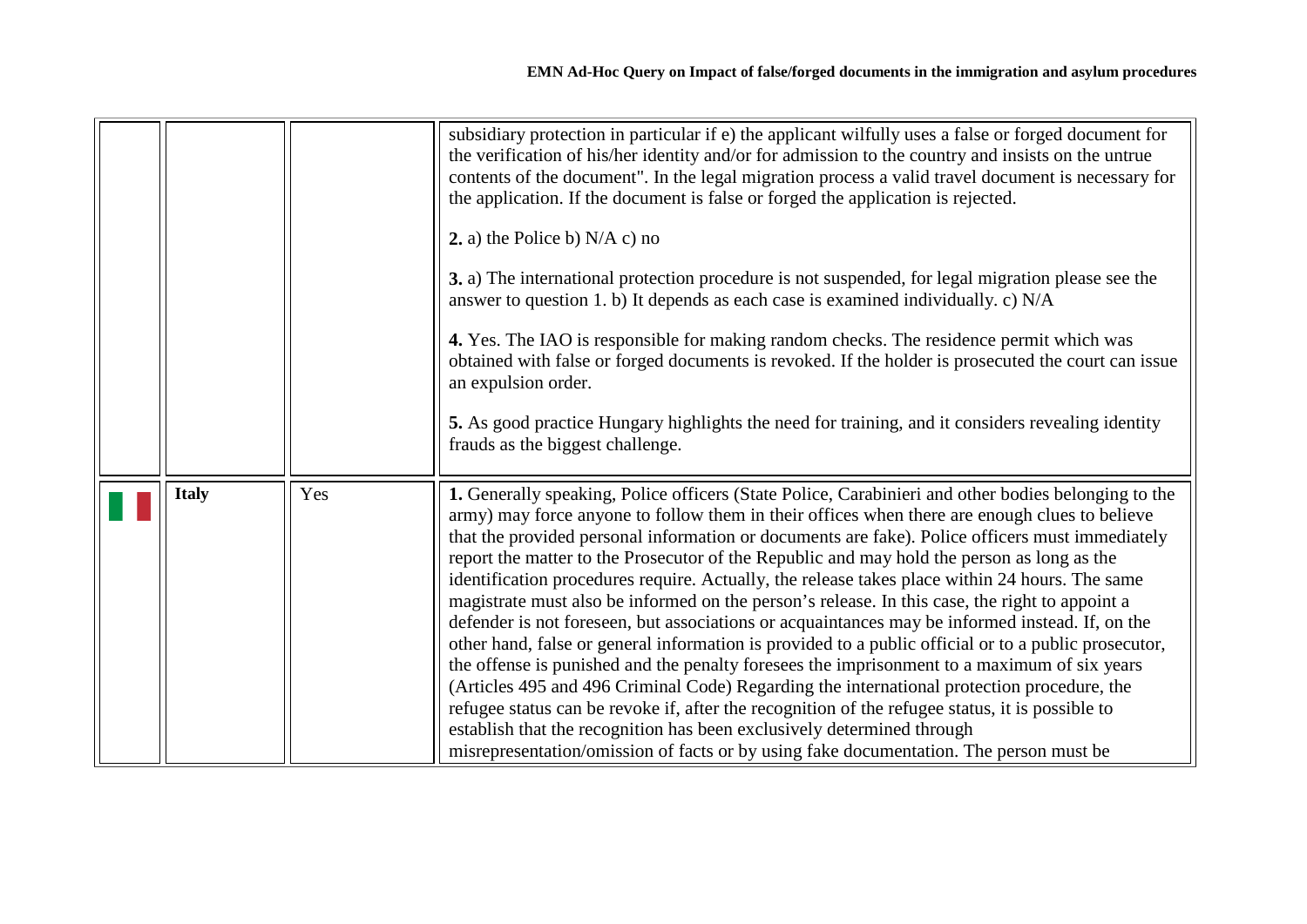<span id="page-13-0"></span>

|        |     | informed on the current procedure and he/she has the opportunity to be heard in a personal<br>interview.<br>2. In Italy, Border Police is in charge for Border refoulement's procedures (Article 10 of<br>Legislative Decree 286/1998). b) Yes, this authority have to inform the public persecutor because<br>if the person is found in possession of a fake document valid for expatriation he is punished with<br>imprisonment for two to five years (article 497bis codice penale/Penal Code); c) Yes. if the<br>detection happens during an international protection procedure, the Italian immigration law stated<br>that "Under no circumstances can the expulsion or the rejection be done toward a State where the<br>alien is subject to persecution for reasons of race, sex, language, nationality, religion, political<br>opinion, personal or social conditions, or it may be risked to be deported to another state in which<br>he is not protected from persecution (article 19 Testo Unico Immigrazione). |
|--------|-----|----------------------------------------------------------------------------------------------------------------------------------------------------------------------------------------------------------------------------------------------------------------------------------------------------------------------------------------------------------------------------------------------------------------------------------------------------------------------------------------------------------------------------------------------------------------------------------------------------------------------------------------------------------------------------------------------------------------------------------------------------------------------------------------------------------------------------------------------------------------------------------------------------------------------------------------------------------------------------------------------------------------------------|
|        |     | 3. In case of offense of false statement to a public officer about the identity, the person is judge in<br>a trial with the possibility to be punished with imprisonment from one to six years or one to five<br>years.                                                                                                                                                                                                                                                                                                                                                                                                                                                                                                                                                                                                                                                                                                                                                                                                    |
|        |     | 4. As reported in question n. 1, regarding the international protection procedure, the refugee status<br>can be revoke if, after the recognition of the refugee status, it is possible to establish that the<br>recognition has been exclusively determined through misrepresentation/omission of facts or by<br>using fake documentation. The person must be informed on the current procedure and he/she has<br>the opportunity to be heard in a personal interview.                                                                                                                                                                                                                                                                                                                                                                                                                                                                                                                                                     |
|        |     | 5. n/a                                                                                                                                                                                                                                                                                                                                                                                                                                                                                                                                                                                                                                                                                                                                                                                                                                                                                                                                                                                                                     |
| Latvia | Yes | 1. a. The application on international protection (hereinafter – application) shall be submitted in<br>person to the State Border Guard. The State Border Guard is responsible for registration of<br>application, identification of asylum seeker and taking fingerprints. If it is determined a document<br>used by asylum seeker could be false or forged the State Border Guard sends official request to<br>the Expertise Centre where authenticity of the document is checked by using the different kind of<br>information data bases and expertise. The State Border Guard submits the information obtained<br>during the registration process and initial interview of asylum seeker as well as the report with                                                                                                                                                                                                                                                                                                   |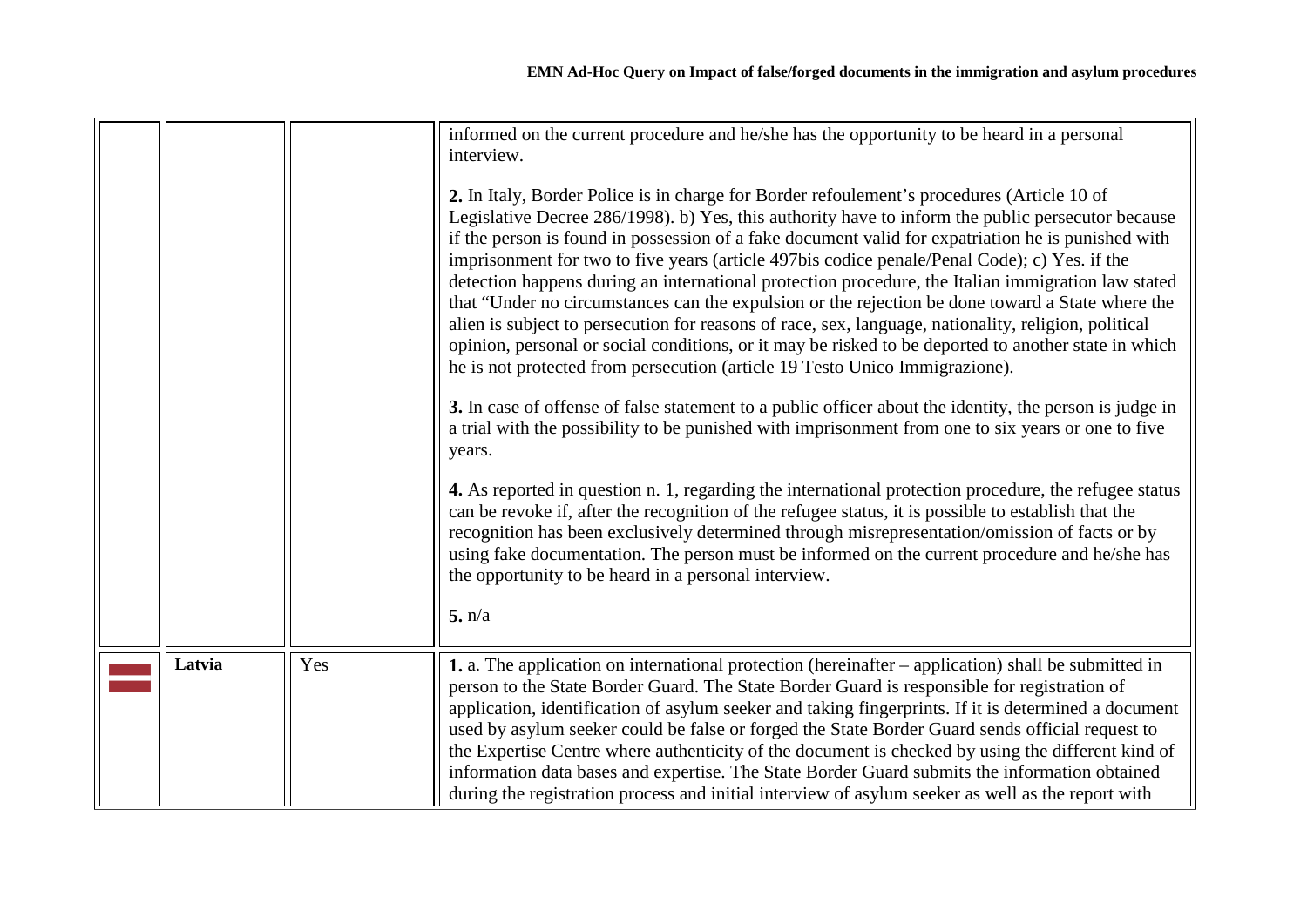| conclusions on expertise of document to the Office of Citizenship and Migration Affairs who<br>takes decision to grant or refuse to grant an international protection (hereinafter – decision). In<br>order to take a decision the information obtained by the State Border Guards as well the<br>information provided by the asylum seeker during the personal interview are analysed<br>comprehensively taking into account all circumstances of the case. b. There have not been any<br>cases within the procedure of legal migration where false ID document would be presented and it<br>would be established by state institutions. If yes, the file would be sent to the State Police for<br>opening a criminal investigation.<br>2. Usage of false/forged personal identity document is a criminal offence in Latvia. a. The State<br>Border Guard takes the decision on refusal of entry with regard to TCN with false or forged<br>document, as well as the decision on initiating a criminal investigation with regard to TCN who<br>used false or forged document also is in the competence of the State Border Guard. b. There is<br>Criminal Investigation Board in the State Border Guard that carries out criminal investigation and<br>is handling criminal procedure in the cases of use of false or forged documents. There is no<br>obligation for the State Border Guard to inform the State Police. In case if the criminal<br>investigation takes place the public prosecutor carries out supervision of the criminal procedure<br>(this is the ordinary procedure for all criminal cases). c. The procedure of detection of false or<br>forged documents does not differ depending on the procedures, but the decision of criminal<br>investigation is taken depending on the circumstances of the case (each case is assessed<br>individually).<br>3. a. Legal migration procedure would be finalized by making a negative decision as the person<br>does not have valid travel document. Latvia applies criminal and asylum procedures with regard |
|------------------------------------------------------------------------------------------------------------------------------------------------------------------------------------------------------------------------------------------------------------------------------------------------------------------------------------------------------------------------------------------------------------------------------------------------------------------------------------------------------------------------------------------------------------------------------------------------------------------------------------------------------------------------------------------------------------------------------------------------------------------------------------------------------------------------------------------------------------------------------------------------------------------------------------------------------------------------------------------------------------------------------------------------------------------------------------------------------------------------------------------------------------------------------------------------------------------------------------------------------------------------------------------------------------------------------------------------------------------------------------------------------------------------------------------------------------------------------------------------------------------------------------------------------------------------------------------------------------------------------------------------------------------------------------------------------------------------------------------------------------------------------------------------------------------------------------------------------------------------------------------------------------------------------------------------------------------------------------------------------------------------------------------------------------------------------|
| to a foreigner simultaneously (in parallel). b. Regarding imprisonment – each case is decided<br>individually, analysing all circumstances that could differ from case to case. c. -<br>4. No, there have not been any cases.<br>5. N/A                                                                                                                                                                                                                                                                                                                                                                                                                                                                                                                                                                                                                                                                                                                                                                                                                                                                                                                                                                                                                                                                                                                                                                                                                                                                                                                                                                                                                                                                                                                                                                                                                                                                                                                                                                                                                                      |
|                                                                                                                                                                                                                                                                                                                                                                                                                                                                                                                                                                                                                                                                                                                                                                                                                                                                                                                                                                                                                                                                                                                                                                                                                                                                                                                                                                                                                                                                                                                                                                                                                                                                                                                                                                                                                                                                                                                                                                                                                                                                              |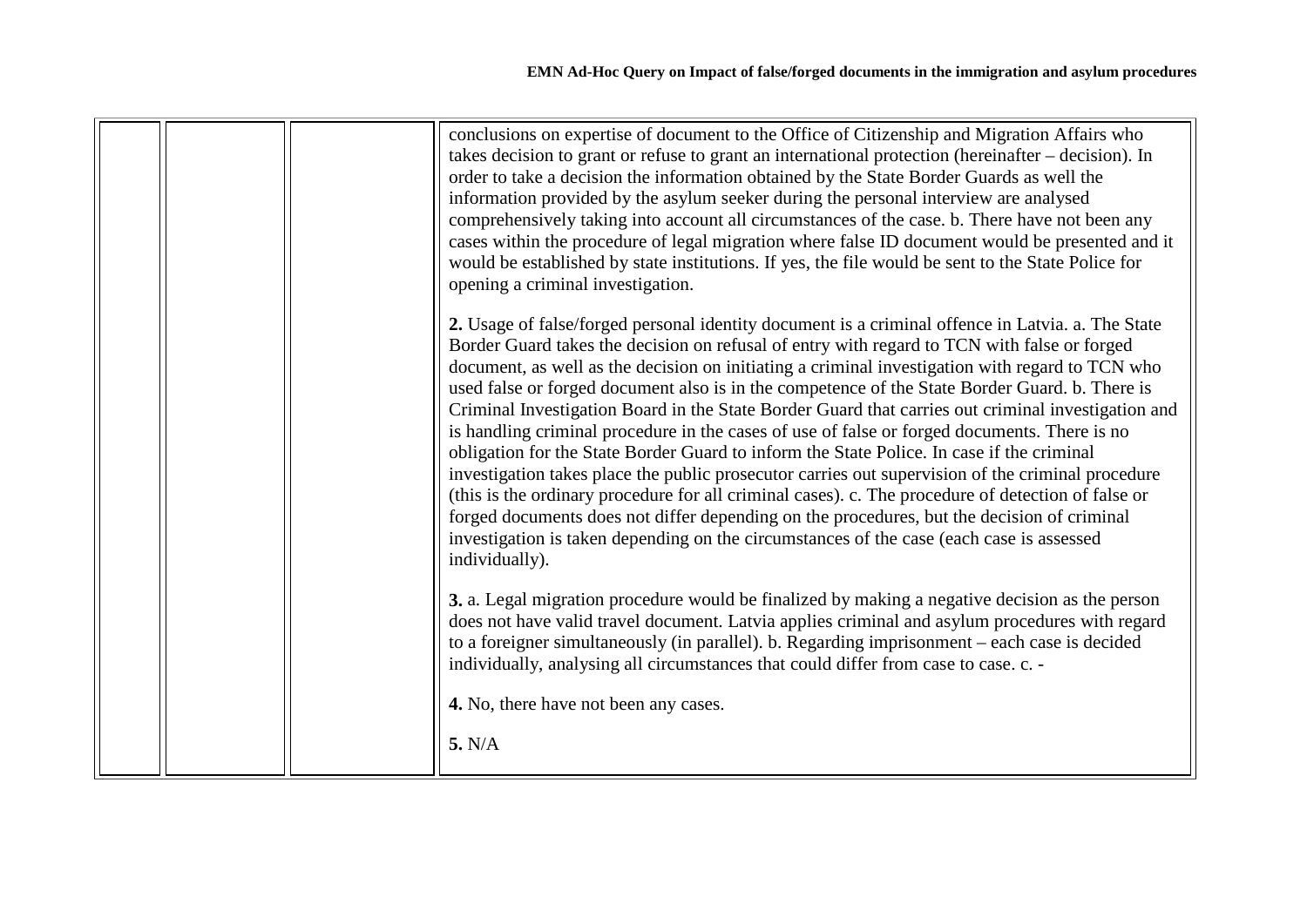<span id="page-15-0"></span>

| Lithuania | Yes | 1. If there is suspicion about authenticity of submitted document during the asylum procedure, the<br>responsible institution (Migration department), that examines the application for asylum, sends it<br>to the Lithuanian Police Forensic Science Centre and its experts provides the answer on the<br>document's authenticity. The documents are investigated by Lithuanian Police Forensic Science<br>Centre's procedures and regulations. If it is determined that document is counterfeited/forged, this<br>is taken into account when examining alien's application for asylum. During legal migration<br>procedures, if there is suspicion about that the document's authenticity, the competent authority of<br>alien's country of origin is addressed and is requested to determine if it is counterfeited/forged.<br>2. a. According to Schengen Borders Code provisions, individuals that are trying to enter<br>Lithuania at the border checkpoints by submitting forged travel documents, visa or residence<br>permit (according to SBC B and D) or documents belonging to another person, are refused the<br>entry to Schengen zone. The investigation for the use of forged documents are not started for<br>these individuals. The decision to refuse the entry for alien is adopted and documented by the<br>officer of the State Border Guard Service. b. Other institutions (the police, public prosecutors) are<br>not informed about this decision. c. See reply to question 1.<br>3. a. When the prosecution is started, the procedures of Migration are temporarily suspended until<br>the final decision is adopted in the pre-trial procedure. b. If the allegation of committed criminal |
|-----------|-----|-----------------------------------------------------------------------------------------------------------------------------------------------------------------------------------------------------------------------------------------------------------------------------------------------------------------------------------------------------------------------------------------------------------------------------------------------------------------------------------------------------------------------------------------------------------------------------------------------------------------------------------------------------------------------------------------------------------------------------------------------------------------------------------------------------------------------------------------------------------------------------------------------------------------------------------------------------------------------------------------------------------------------------------------------------------------------------------------------------------------------------------------------------------------------------------------------------------------------------------------------------------------------------------------------------------------------------------------------------------------------------------------------------------------------------------------------------------------------------------------------------------------------------------------------------------------------------------------------------------------------------------------------------------------------------------------------------------------------|
|           |     | act was presented to the individual, the precautionary measure is appointed in all cases. The type<br>of precautionary measure depends on the degree of severity of the act that was made. The arrest is<br>exclusive and the most severe precautionary measure, that is ordered only by the court if the<br>individual meets the requirements of the Code of Criminal Procedure Article 199 and Article 122,<br>part 1. The procedure of asylum is not suspended, the application is examined and after the<br>decision is accepted, but the execution of decision is delayed (for example, return) until the final<br>decision in the persons prosecution is adopted.                                                                                                                                                                                                                                                                                                                                                                                                                                                                                                                                                                                                                                                                                                                                                                                                                                                                                                                                                                                                                                               |
|           |     | 4. No, but there are cases when after failing to determine the identity of the person, alien is<br>released (after being in the detention for the maximum period of 18 months). In this case the<br>return decision for that person is suspended. Such alien can be issued the residence permit after<br>one year if the identity is still not determined.                                                                                                                                                                                                                                                                                                                                                                                                                                                                                                                                                                                                                                                                                                                                                                                                                                                                                                                                                                                                                                                                                                                                                                                                                                                                                                                                                            |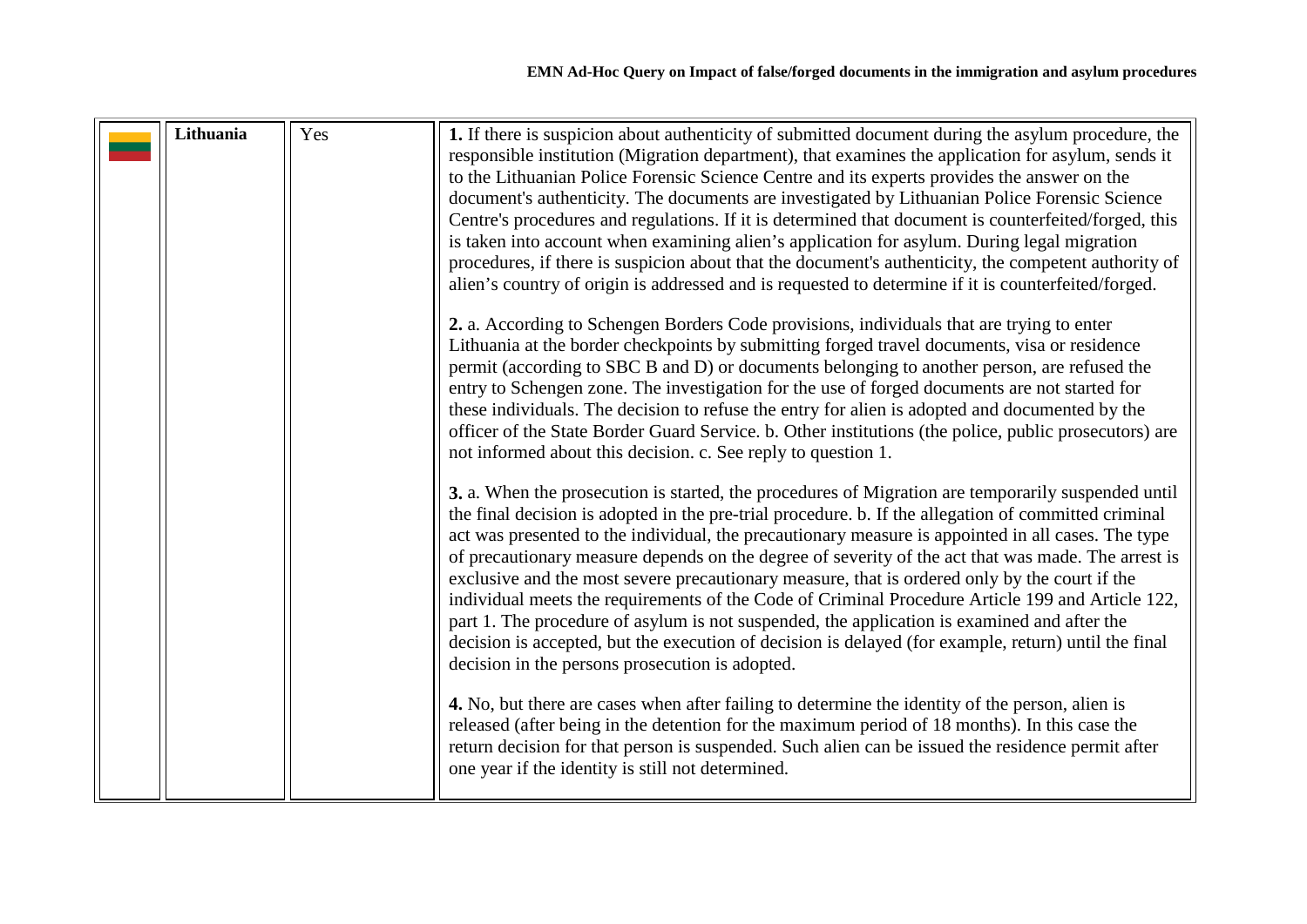|            |     | 5. There are no good practices or challenges to report.                                                                                                                                                                                                                                                                                                                                                                                                                                                                                                                                                                                                                                                                                                                                                                                                                                                                                                                                                                                                                                                                                                                                                                                                                                                                                                                                                                                                                                                                                                                                          |
|------------|-----|--------------------------------------------------------------------------------------------------------------------------------------------------------------------------------------------------------------------------------------------------------------------------------------------------------------------------------------------------------------------------------------------------------------------------------------------------------------------------------------------------------------------------------------------------------------------------------------------------------------------------------------------------------------------------------------------------------------------------------------------------------------------------------------------------------------------------------------------------------------------------------------------------------------------------------------------------------------------------------------------------------------------------------------------------------------------------------------------------------------------------------------------------------------------------------------------------------------------------------------------------------------------------------------------------------------------------------------------------------------------------------------------------------------------------------------------------------------------------------------------------------------------------------------------------------------------------------------------------|
| Luxembourg | Yes | 1. 1. A. In the international protection procedure : The applicant must submit his/her identity<br>documents to the Directorate of Immigration, Refugees' Department (Article 12(1) of the law of<br>18 December 2015 on international protection and temporary protection). The Refugee<br>Department systematically sends the documents to the Judicial Police in order to establish the<br>identity of the applicant. Furthermore, all the identity documents submitted by international<br>protection applicants (except those coming from the West Balkan countries, only sent when there<br>is a reasonable doubt) are sent to a specialized unit of the police (Airport Police Control Unit –<br>UCPA) in order to verify their authenticity (article 6 (3) paragraph 2). This unit will render a<br>report to the Directorate of Immigration. The Police and/or the Directorate of Immigration must<br>inform the public prosecutor office in accordance with article $1(1)$ in accordance with article 7-2,<br>9, 16 of the Criminal Procedure Code in order to decide if it is worth prosecuting the offense or<br>not. B. In the legal migration procedure: Normally, the verification of false documents in order to<br>have jurisdiction has to occur on the territory. It can occur during the authorisation of stay<br>procedure when the third-country national submits the documents for obtaining it or after having<br>obtained the authorisation of stay, during the application for the residence permit. In both cases<br>the procedure described under point 1.A applies. |
|            |     | 2. 2. A. The decision of refusal of entry at the border (the only international border that<br>Luxembourg has is the International Airport) can be executed ex-officio by the agents of the<br>Airport Police Control Unit (UCPA) (Article 105 of the amended law of 29 August 2008 on free<br>movement of persons and immigration – Immigration law) The agents will draw a written report<br>on the notification of the decision and the execution of it. This report is sent to the Minister in<br>charge of Immigration (article 105 (1)). Against the refusal decision an application for annulment<br>can be filed before the Administrative Tribunal in a deadline of 3 months after the notification of<br>the decision (article $105(2)$ ). The first instance judgment could be appealed before the<br>Administrative Court within 40 days. However, the filing of the application and the appeal do not<br>have suspensive effect (article $105(2)$ ). B. No. In this case, if the police officer refuses the entry                                                                                                                                                                                                                                                                                                                                                                                                                                                                                                                                                                   |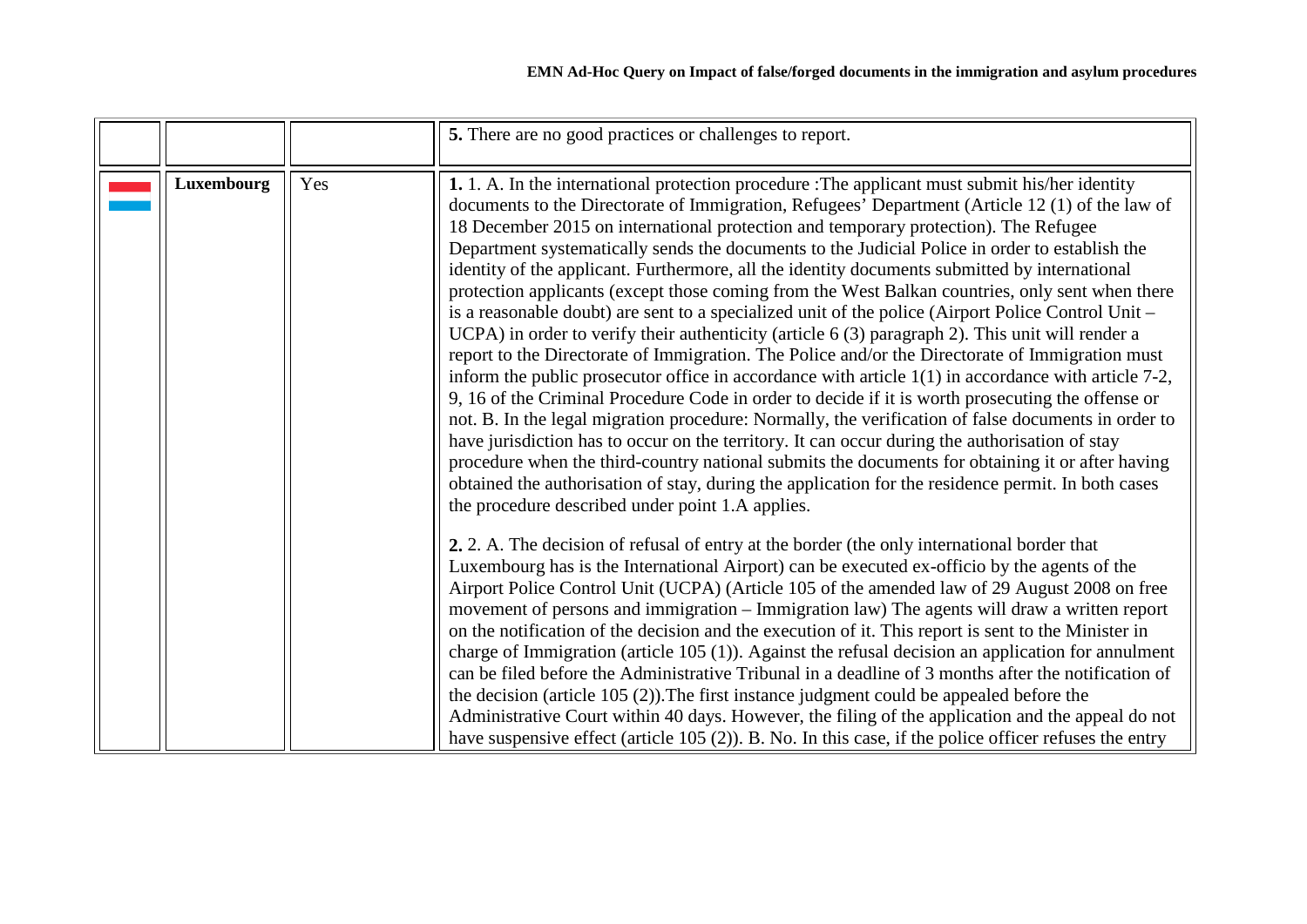| in the territory and executes the order. S/he is obliged only to file a report to the Ministry in<br>charge of Immigration and not to the prosecutor. C. See answer to question 3.                                                                                                                                                                                                                                                                                                                                                                                                                                                                                                                                                                                                                                                                                                                                                                                    |
|-----------------------------------------------------------------------------------------------------------------------------------------------------------------------------------------------------------------------------------------------------------------------------------------------------------------------------------------------------------------------------------------------------------------------------------------------------------------------------------------------------------------------------------------------------------------------------------------------------------------------------------------------------------------------------------------------------------------------------------------------------------------------------------------------------------------------------------------------------------------------------------------------------------------------------------------------------------------------|
| 3. 3. If the criminal proceedings have already started and the individual is in detention, the<br>international protection application does not stop the proceedings. However, in the case that there<br>are merits for granting international protection the public prosecutor will take these elements for<br>dismiss the claim. If it considers that the international protection application is unfounded and that<br>it was introduced in order to stop the criminal proceedings the public prosecutor and the<br>instruction judge will continue with the proceedings. In the case of legal migration, if the<br>authorisation of stay has been granted and the authorities found that it has been granted on false<br>documents the authorisation of stay can be revoked in accordance with article 101 (1) 3 of the<br>Immigration law. If the authorisation of stay procedure is still going on the procedure will be<br>suspended until the final decision. |
| 4.4. Yes. This situation normally happens when through a random control order by the Minister<br>in charge of Immigration, based on the report of the Grand-ducal police or the Inspectorate of<br>labour and mines (article 133 in accordance with articles 136 (1) and (2) of the amended law of<br>29 August 2008) or at the moment of the renewal of the residence permit. The criminal action can<br>be started at the request of the of the Directorate of Immigration, which has to inform the Public<br>Prosecutor. However, in accordance with article 101 (1) 3 the residence permit can be revoked.                                                                                                                                                                                                                                                                                                                                                        |
| 5.5. One good practice is that the documents submitted by international protection applicants<br>(except those coming from the West Balkan countries, that are only sent when there is a<br>reasonable doubt) are systematically sent to the Judicial Police. The main challenge is the amount<br>of doubtful documents which make a huge backlog seen that there is not sufficient personnel in<br>the special unit of the police to control all of them (especially that they have to take into<br>consideration the request of other Departments of the Police, the Public Prosecutor and<br>Investigating Judges) which delays the decisions in the international protection cases and in the<br>legal migration cases. Anther challenge is the use of new technologies in falsifying documents<br>and the use of original documents with false information. These situations make that the identity<br>of the person cannot be established for sure.             |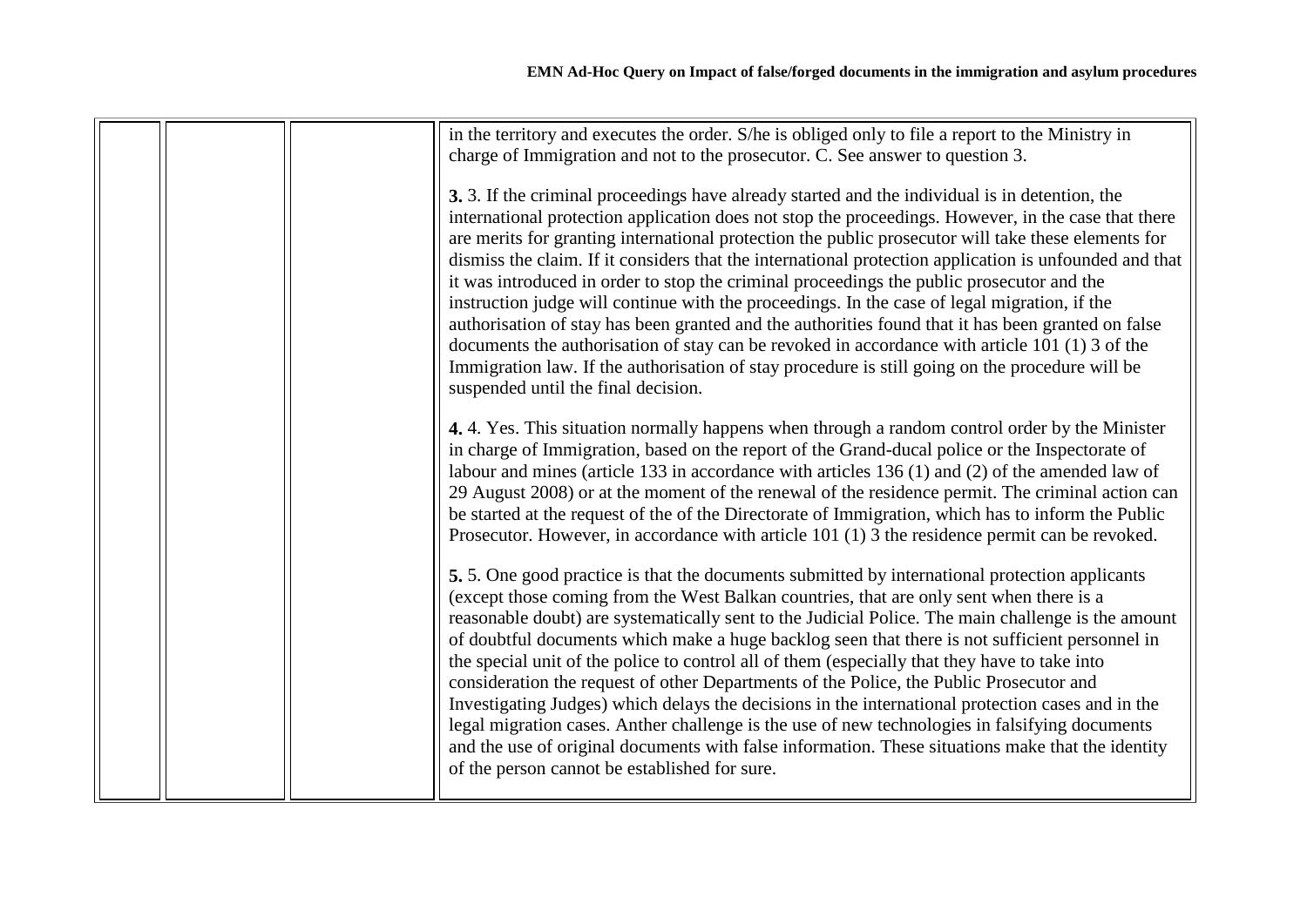<span id="page-18-0"></span>

| <b>Netherlands</b> | Yes | 1. International protection procedure: The false document can be detected by both the Police and<br>the Royal Netherlands Marechaussee (RNM), the two organizations that work closely together in<br>the international protection procedure. If the false or forged document is discovered by the Police<br>during the identity establishment procedure, the document is seized and the suspect is being heard |
|--------------------|-----|----------------------------------------------------------------------------------------------------------------------------------------------------------------------------------------------------------------------------------------------------------------------------------------------------------------------------------------------------------------------------------------------------------------|
|                    |     | by the police. He/she is identified and registered through the "BVID-zuil", additional<br>fingerprints are taken and the suspect is registered in all systems of the police and all<br>organizations cooperating in the immigration process. If the false document is detected by the                                                                                                                          |
|                    |     | RNM, the RNM will send the false document to the back-office of the RNM to further investigate<br>the document. The Royal Netherlands Marechaussee will further investigate the document and<br>create a judicial report regarding the falsification. If this report is being sent to the Public                                                                                                               |
|                    |     | Prosecutor (OM), the OM will not take any action until the Immigration Service (IND) has taken<br>a decision on granting right on asylum. These cases are not being carried out after the<br>international protection procedure, however this could happen in theory, after all then it is<br>(irrevocably) determined that the person concerned is not a refugee. During the international                    |
|                    |     | protection procedure the asylum applicants are not being prosecuted for possessing false or forged<br>documents since asylum applicants can have a legitimate reason for lying about his/her identity.<br>The false or forged document can also be discovered during the asylum application process at the                                                                                                     |
|                    |     | IND. The IND has established guidelines on when to report a crime. These guidelines contain a<br>matrix with categories on when it is worth it to report the crime. When an IND employee comes<br>across a false/forged document, he/she notifies the appointed 'report coordinator'. With the                                                                                                                 |
|                    |     | 'report coordinator', it is being discussed whether it is worthy and useful to report the crime. If it<br>is worthy and useful to report the crime, this report is sent to the Police. The IND will be<br>informed by the Police and the OM whether or not the person involved will be prosecuted. In                                                                                                          |
|                    |     | 2013, the Supreme Court of the Netherlands has ruled that a third country national cannot be<br>prosecuted for having a false or forged travel document as long as he/she has not received an<br>irrevocably negative decision on his/her first asylum application. Legal migration procedure: If                                                                                                              |
|                    |     | the false/forged document is discovered at an IND desk, the IND employee calls the Police. The<br>Police will come to the IND Desk to apprehend the person with the false/forged document and<br>will take in the document. The IND will report the crime.                                                                                                                                                     |
|                    |     |                                                                                                                                                                                                                                                                                                                                                                                                                |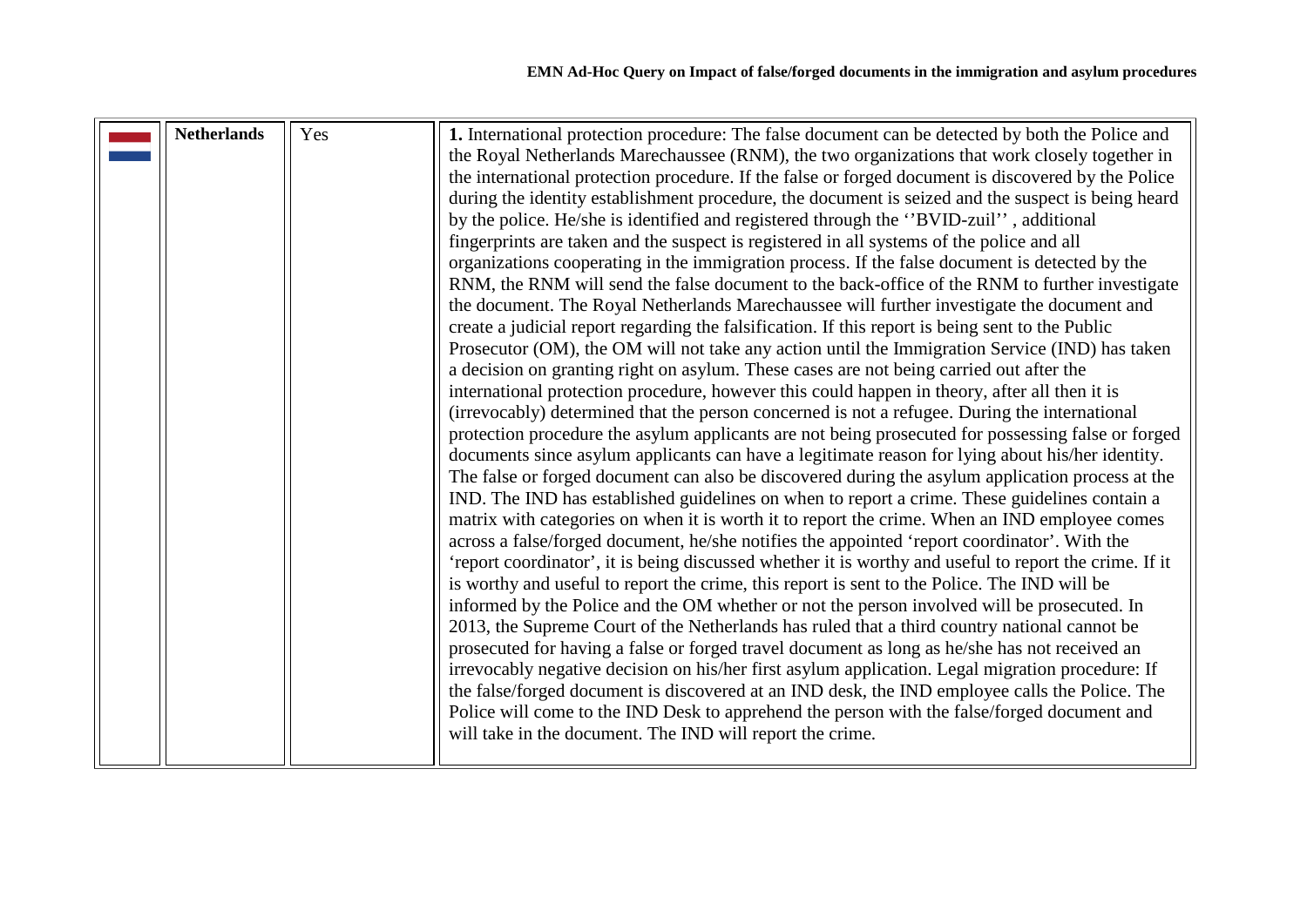|  | 2. (a). RNM, in accordance with the Schengen Borders Code. (b) Yes, a police report is sent to the<br>public prosecutor. (c) See Q1.                                                                                                                                                                                                                                                                                                                                                                                                                                                                                                                                                                                                                                       |
|--|----------------------------------------------------------------------------------------------------------------------------------------------------------------------------------------------------------------------------------------------------------------------------------------------------------------------------------------------------------------------------------------------------------------------------------------------------------------------------------------------------------------------------------------------------------------------------------------------------------------------------------------------------------------------------------------------------------------------------------------------------------------------------|
|  | 3. a. In the case of international protection: European rules state that it is not allowed to prosecute<br>someone that is in an international protection procedure. In the case of legal migration:                                                                                                                                                                                                                                                                                                                                                                                                                                                                                                                                                                       |
|  | suspension is not obligatory b. This depends on the crime. Proportionality is important.                                                                                                                                                                                                                                                                                                                                                                                                                                                                                                                                                                                                                                                                                   |
|  | 4. Yes. a. The IND monitors changes in the personal data of third country nationals after they<br>have received a residence permit automatically. If a change in the BRP (basis registratie<br>persoonsgegevens) is made, for example in the nationality or date of birth, the IND receives a<br>signal and automatically a withdrawal procedure is started. This is the case for both asylum (since<br>October 2016) as for regular migration (January 2017). Signals on ID fraud can also come from<br>partner organisations or others. If this is the case, the matrix in the guidelines described under Q1<br>is used to determine whether the crime will be reported. The OM decides whether to prosecute or<br>not. b. Same procedure applies as mentioned under 4a. |
|  | 5. Best practices, according to the Police: In recent years, many systems have become available<br>that automatically and efficiently check the authenticity of a document. The system Edison TD<br>plays a crucial role. In the meantime, a check regarding the authenticity of the document is made                                                                                                                                                                                                                                                                                                                                                                                                                                                                      |
|  | to Edison automatically through the "Basis Voorziening Identificatie"-column (BVID-zuil). The<br>BVID-column is currently used structurally in the identification process of suspects and/or<br>foreign nationals. Through the BVID, fingerprints are recorded and checked within appr. 20                                                                                                                                                                                                                                                                                                                                                                                                                                                                                 |
|  | registers. Both the document and the person are therefore structured and thoroughly checked. Best                                                                                                                                                                                                                                                                                                                                                                                                                                                                                                                                                                                                                                                                          |
|  | practices, according to the RNM: • The Biometric Law (Wet Biometrie) makes it possible to                                                                                                                                                                                                                                                                                                                                                                                                                                                                                                                                                                                                                                                                                  |
|  | register the biometrics of aliens in all processes. Every alien who enters the alien process gets an                                                                                                                                                                                                                                                                                                                                                                                                                                                                                                                                                                                                                                                                       |
|  | unique number. The use of biometrics (fingerprints) ensures that every alien is registered by only<br>one unique number. This prevents multiple registrations of the same alien and contributes to the                                                                                                                                                                                                                                                                                                                                                                                                                                                                                                                                                                     |
|  | prevention of identity fraud. • The Royal Netherlands Marechaussee (RNM) uses the Identity                                                                                                                                                                                                                                                                                                                                                                                                                                                                                                                                                                                                                                                                                 |
|  | Application (also known as the BVID-zuil) for the identification of aliens. By using biometrics                                                                                                                                                                                                                                                                                                                                                                                                                                                                                                                                                                                                                                                                            |
|  | (fingerprints) it is possible to verify the identity. During the verification SIS, EURODAC and<br>EUVIS are being consulted. When there appears not to be a match in de system, the RNM                                                                                                                                                                                                                                                                                                                                                                                                                                                                                                                                                                                    |
|  | registers the alien. This registration includes the enrollment of fingerprints and a facial photo. • If                                                                                                                                                                                                                                                                                                                                                                                                                                                                                                                                                                                                                                                                    |
|  |                                                                                                                                                                                                                                                                                                                                                                                                                                                                                                                                                                                                                                                                                                                                                                            |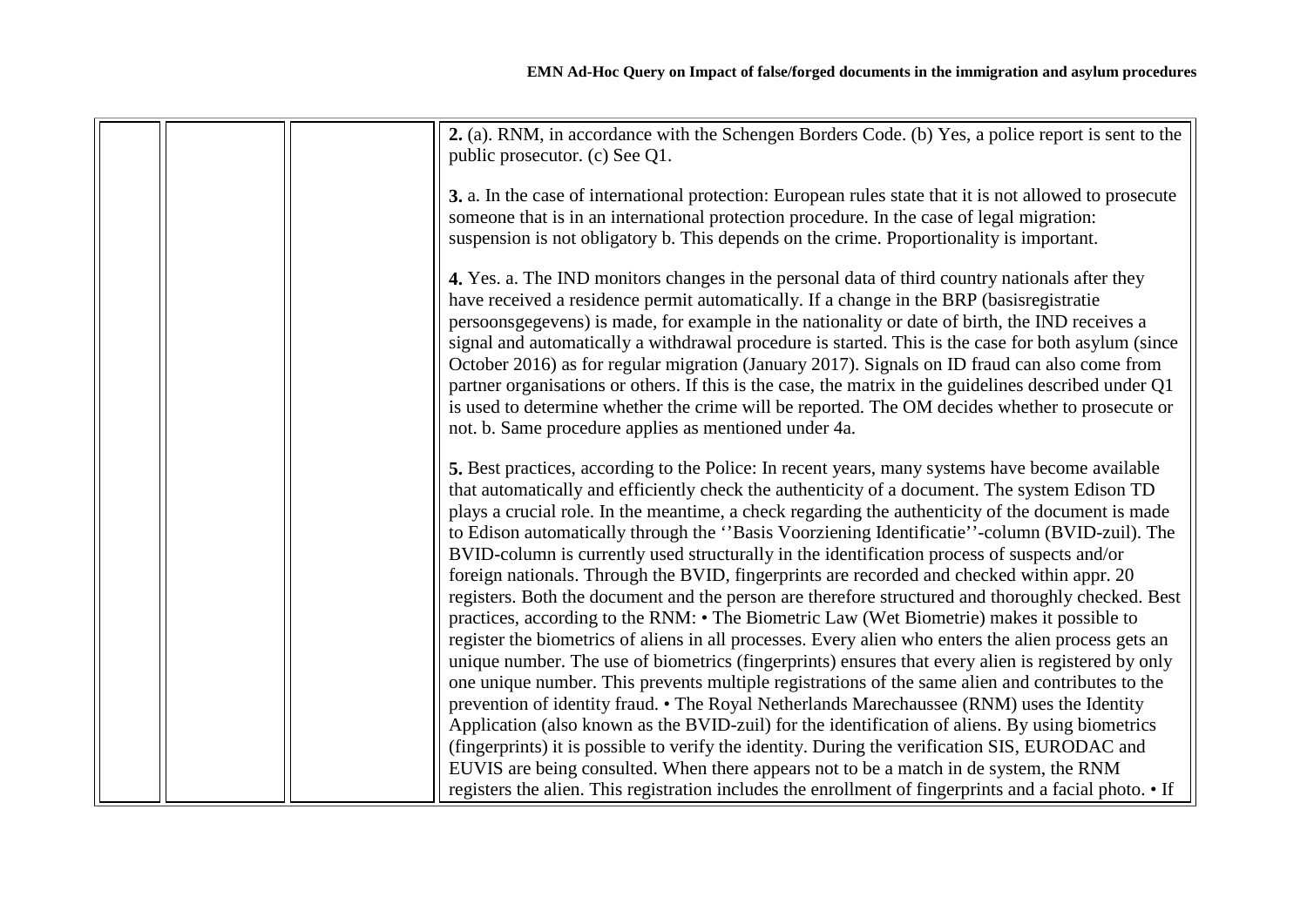<span id="page-20-0"></span>

|                                  |     | border guards (Doc1, Basic level / Doc2, advanced level) are having doubts about the authenticity<br>of a document they can consult the document specialists (DOC3, Expert level) from the Identity<br>Desks of the RNM. Challenges, according to the RNM • Because imposters use authentic<br>documents and the photograph in the document resembles their face, we notice that imposter<br>fraud is sometimes difficult to recognize. A few officers from the identity desks of the Royal<br>Netherlands Marechaussee (RNM) attended a Police Identity Training (PIT) focused on facial<br>recognition from our German colleagues. RNM officers brought their gained knowledge back<br>home and based on this knowledge they developed a course for the RNM. The intention is to<br>implement this course in the basic education of the RNM so that the first line officers are able to<br>recognize imposter fraud more easily.                                                                                                                                                                                                                                                                                                                                      |
|----------------------------------|-----|-------------------------------------------------------------------------------------------------------------------------------------------------------------------------------------------------------------------------------------------------------------------------------------------------------------------------------------------------------------------------------------------------------------------------------------------------------------------------------------------------------------------------------------------------------------------------------------------------------------------------------------------------------------------------------------------------------------------------------------------------------------------------------------------------------------------------------------------------------------------------------------------------------------------------------------------------------------------------------------------------------------------------------------------------------------------------------------------------------------------------------------------------------------------------------------------------------------------------------------------------------------------------|
| <b>Slovak</b><br><b>Republic</b> | Yes | 1. In cases of legal migration, if a police officer has doubts about the authenticity of submitted<br>documents or there are features of a false document, the officer may ask for a validation of the<br>authenticity. This can be done through various means. If there is an expert present at a work place<br>who was trained in this area and is authorised to carry out a professional document validation, the<br>officer shall ask this expert for validation. If the document needs to be checked by means of<br>special technology and the request can be processed at a higher professional level and the<br>document is sent for validation to a supportive authority with a nation-wide responsibility for<br>validation of identity documents and other documents. If it is confirmed that the document is<br>false, it is a reason for rejection of the residence application or reason for its withdrawal.<br>According to the national legislation, "if a third-country national states a false or misleading<br>information or this person submits false or forged documents or documents of other person", this<br>is a legitimate reason for an administrative expulsion of the third-country national from the<br>territory of the Slovak Republic. |
|                                  |     | 2. a. The decision about the refusal of entry is issued by the respective Police department carrying<br>out the border control at the external border. b. Yes. In the Slovak Republic, the Police<br>department determines whether the submitted document is false or forged, so the Police is<br>automatically notified. In case, there is a suspicion that it is a criminal offense of falsification or<br>counterfeiting, it is necessary to submit this issue to the Office of the General Prosecutor of the<br>Slovak Republic. If there is a false or forged document detected by a Police Officer in other place                                                                                                                                                                                                                                                                                                                                                                                                                                                                                                                                                                                                                                                 |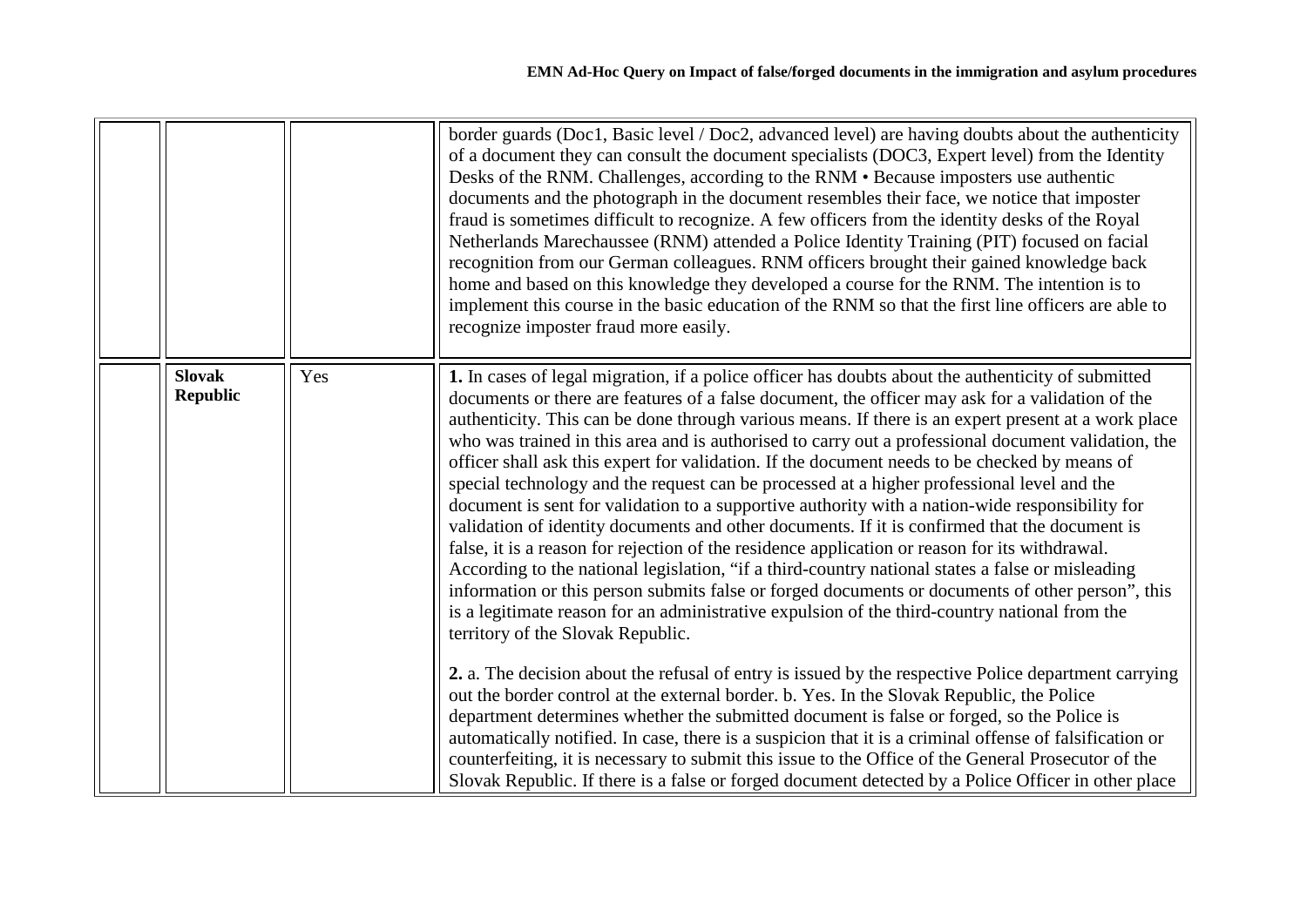|  | within the territory of the Slovak Republic, not at an external border, the officer is obliged to<br>detain the person on the grounds of suspicion of a criminal offense according to the national<br>legislation - the Criminal Code, the officer has to inform the Prosecutor and refer the matter to the<br>competent law enforcement authority. c. No. If a person submits a false/forged travel document as<br>a genuine document, this person commits a criminal offense, committed in the territory of the<br>Slovak Republic, and provisions of the Criminal Code applies to this person. The law<br>enforcement authority which is informed about this is obliged to immediately take an action in<br>accordance with the Criminal Code and to start with actions in order to initiate the prosecution.                                                                                                                                                                                                                                                                                                    |
|--|---------------------------------------------------------------------------------------------------------------------------------------------------------------------------------------------------------------------------------------------------------------------------------------------------------------------------------------------------------------------------------------------------------------------------------------------------------------------------------------------------------------------------------------------------------------------------------------------------------------------------------------------------------------------------------------------------------------------------------------------------------------------------------------------------------------------------------------------------------------------------------------------------------------------------------------------------------------------------------------------------------------------------------------------------------------------------------------------------------------------|
|  | rejected. In case of application for international protection it is also taken into account whether<br>the person states that this document was used by the person only to travel out of the country of<br>origin and he/she knew that this document was false or forged and he/she states a different<br>identity than for which the false/forged document was issued. In such case, the credibility of<br>his/her statement is assessed based on the grounds of the application for international protection.<br>In case the asylum seeker present false or forged identity documents while during the entire<br>asylum procedure he/she pursues that the documents are authentic, the Migration Office does not<br>consider this person as credible. However, the fact that the Migration Office does not consider a<br>person as credible does not necessarily mean that the statement of this person is not credible as<br>regards the reasons for his application for international protection. If the statement of this person<br>is not credible, the application for international protection is rejected. |
|  | 3. a. Yes. The investigation and clarification of the criminal offense has a priority, subsequently<br>the international protection procedure or other one follows after the ruling of the competent<br>judicial authority. b. If the law enforcement authority initiates the prosecution, the Prosecutor<br>oversees the lawfulness of the procedure. After the initiation of the prosecution, all provisions of<br>the Criminal Code apply, i.e. also the provision related to the detention of the person, as well the<br>imprisonment of the person until the ruling of the court. c. In case of investigation of a criminal<br>act, all the provisions of the Criminal Code apply to all persons who are related to it, disregard<br>their nationality or legal status, unless otherwise provided by the Criminal Code.                                                                                                                                                                                                                                                                                        |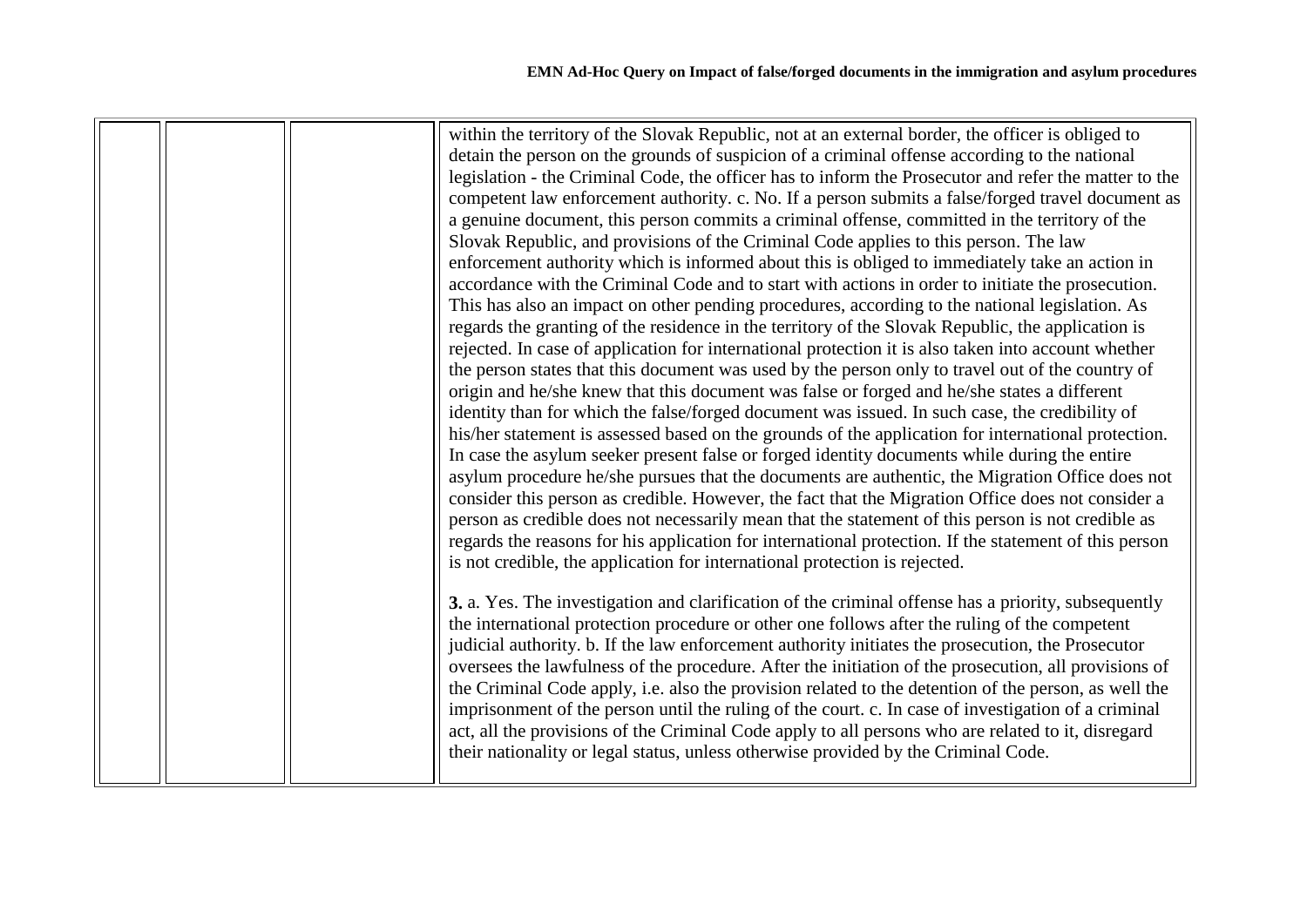<span id="page-22-0"></span>

|                 |     | 4. Yes. The document validation of a foreigner shall be carried out by each Police Officer. Each<br>Police Officer is obliged to carry out actions related to the apprehension of a person if it is found<br>out, or there is a suspicion that the person committed a criminal offense. The Police Officer is<br>obliged to immediately inform the respective prosecutor and, after carrying out the initial steps, to<br>hand in the person in question to the law enforcement authorities. Special controls in order to<br>prove legal residence of foreigners, validity of travel and residence documents as well as<br>authenticity of documents submitted by foreigners are carried out, in accordance with the national<br>legislation, by the staff of the Alien Police and other units under the Bureau of the Border and<br>Alien Police. If a person has been granted residence, the residence is cancelled and the permit<br>withdrawn.<br>5. In case of inspection of a person and his/her documents entitling this person for entry and<br>residence in the territory of the Slovak Republic, the Police checks the data in the available<br>information systems of the Police Force. If there is a reasonable suspicion (by a Police Officer<br>based on his professional experience, practice and knowledge, validation in the information<br>system of the Police Force and through technical means) that a foreigner has submitted false or<br>forged travel documents or ID card entitling this person for entry and residence in the territory of<br>the Slovak Republic, the officer apprehends him/her according to the Criminal Code due to the<br>fact that this person is suspicious of committing a criminal offense. The officer is obliged to<br>immediately inform the respective prosecutor and to hand in the person to the law enforcement<br>authorities. In order to bring charges of a person who committed an offense of falsification or<br>counterfeiting of a public document, official seal, etc., it is necessary to carry out an expert<br>analysis which confirms that the documents are forged or false. Such an analysis is carried out by<br>a Police officer with special training. The result of the analysis serves as one of the proofs for the<br>law enforcement authorities in order to bring charges. |
|-----------------|-----|------------------------------------------------------------------------------------------------------------------------------------------------------------------------------------------------------------------------------------------------------------------------------------------------------------------------------------------------------------------------------------------------------------------------------------------------------------------------------------------------------------------------------------------------------------------------------------------------------------------------------------------------------------------------------------------------------------------------------------------------------------------------------------------------------------------------------------------------------------------------------------------------------------------------------------------------------------------------------------------------------------------------------------------------------------------------------------------------------------------------------------------------------------------------------------------------------------------------------------------------------------------------------------------------------------------------------------------------------------------------------------------------------------------------------------------------------------------------------------------------------------------------------------------------------------------------------------------------------------------------------------------------------------------------------------------------------------------------------------------------------------------------------------------------------------------------------------------------------------------------------------------------------------------------------------------------------------------------------------------------------------------------------------------------------------------------------------------------------------------------------------------------------------------------------------------------------------------------------------------------------------------------------------------------------------------------------------------------------------|
| <b>Slovenia</b> | Yes | 1. The police are informed and respective measures are taken. The rest remains on several<br>circumstances.<br>2. a) The court. The police normally initiate criminal procedure accordingly. b) n.a. please refer to<br>the point a c) None whatsoever                                                                                                                                                                                                                                                                                                                                                                                                                                                                                                                                                                                                                                                                                                                                                                                                                                                                                                                                                                                                                                                                                                                                                                                                                                                                                                                                                                                                                                                                                                                                                                                                                                                                                                                                                                                                                                                                                                                                                                                                                                                                                                     |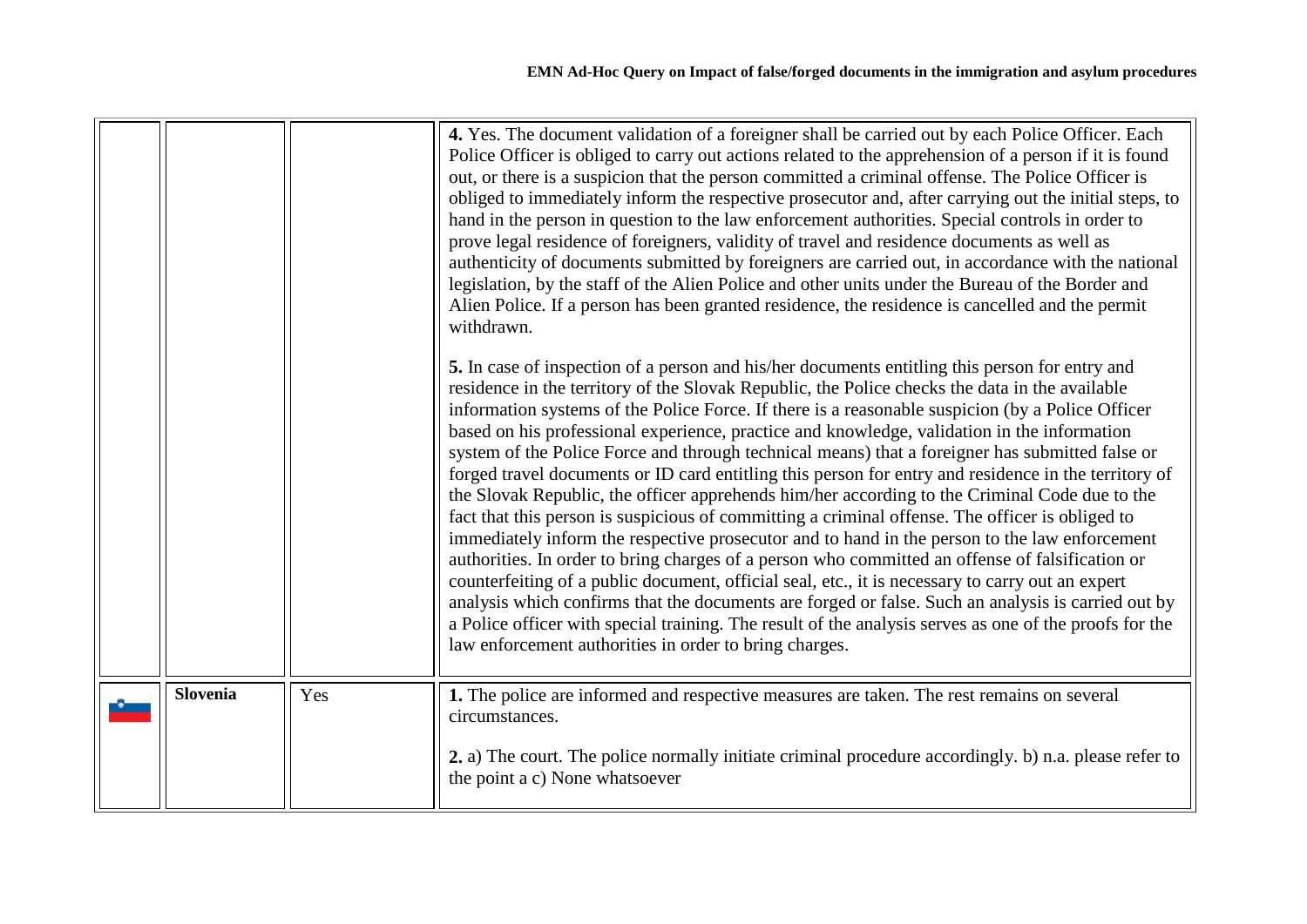<span id="page-23-0"></span>

|              |     | 3. a) yes b) it depends on the decision of judicial authority<br>4. Such cases happen. In such cases the annulment procedure of the residence permit is initiated<br>and the holder of the document prosecuted. Informing of the public prosecutor is compulsory. The<br>rest is in the hands of judicial authority.<br>5. n.a.                                                                                                                                                                                                                                                                                                                                                                                                                                                                                                                                                                                                                                                                                                                                                                                                                                                                                                                                                                                                                                                                                                                                                                                                                                                                                                                                                                                                           |
|--------------|-----|-------------------------------------------------------------------------------------------------------------------------------------------------------------------------------------------------------------------------------------------------------------------------------------------------------------------------------------------------------------------------------------------------------------------------------------------------------------------------------------------------------------------------------------------------------------------------------------------------------------------------------------------------------------------------------------------------------------------------------------------------------------------------------------------------------------------------------------------------------------------------------------------------------------------------------------------------------------------------------------------------------------------------------------------------------------------------------------------------------------------------------------------------------------------------------------------------------------------------------------------------------------------------------------------------------------------------------------------------------------------------------------------------------------------------------------------------------------------------------------------------------------------------------------------------------------------------------------------------------------------------------------------------------------------------------------------------------------------------------------------|
| <b>Spain</b> | Yes | 1. When the false document is detected by the National Police or other authorities involved in the<br>international protection of legal migration procedure, the person is arrested and handed over to the<br>judge, together with the police proceedings and the false document. If the person is illegally<br>staying, a return procedure is started and detention may be imposed, depending on the<br>circumstances.<br>2. The entry ban is issued together with the return decision, if the third country national was<br>illegally staying, by the Government Delegate in the province (administrative authority). The<br>return decision and entry ban can also be imposed by the judge as a penal sanction when<br>sentencing the case. b. Does this authority have to inform the police/ public prosecutor? The<br>National Police is aware of the case anyhow, since it is responsible for the administrative return<br>procedure and for the investigation of the penal case. The public prosecutor will be informed in<br>the framework of the penal case. c. Is there any difference if the detection happens during an<br>international protection procedure or a legal migration procedure? No, but the remaining<br>circumstances need to be considered in order to know if the person maintains a legal status (until<br>the eventual judicial expulsion) or not anymore.<br>3. The application for international protection or legal residence is inadmissible if the presented<br>identity document is false. b. If the public prosecutor decides to prosecute, is the TCN transferred<br>to a prison? In Spain, prosecution corresponds to the investigating judge, who will decide about<br>provisional imprisonment. |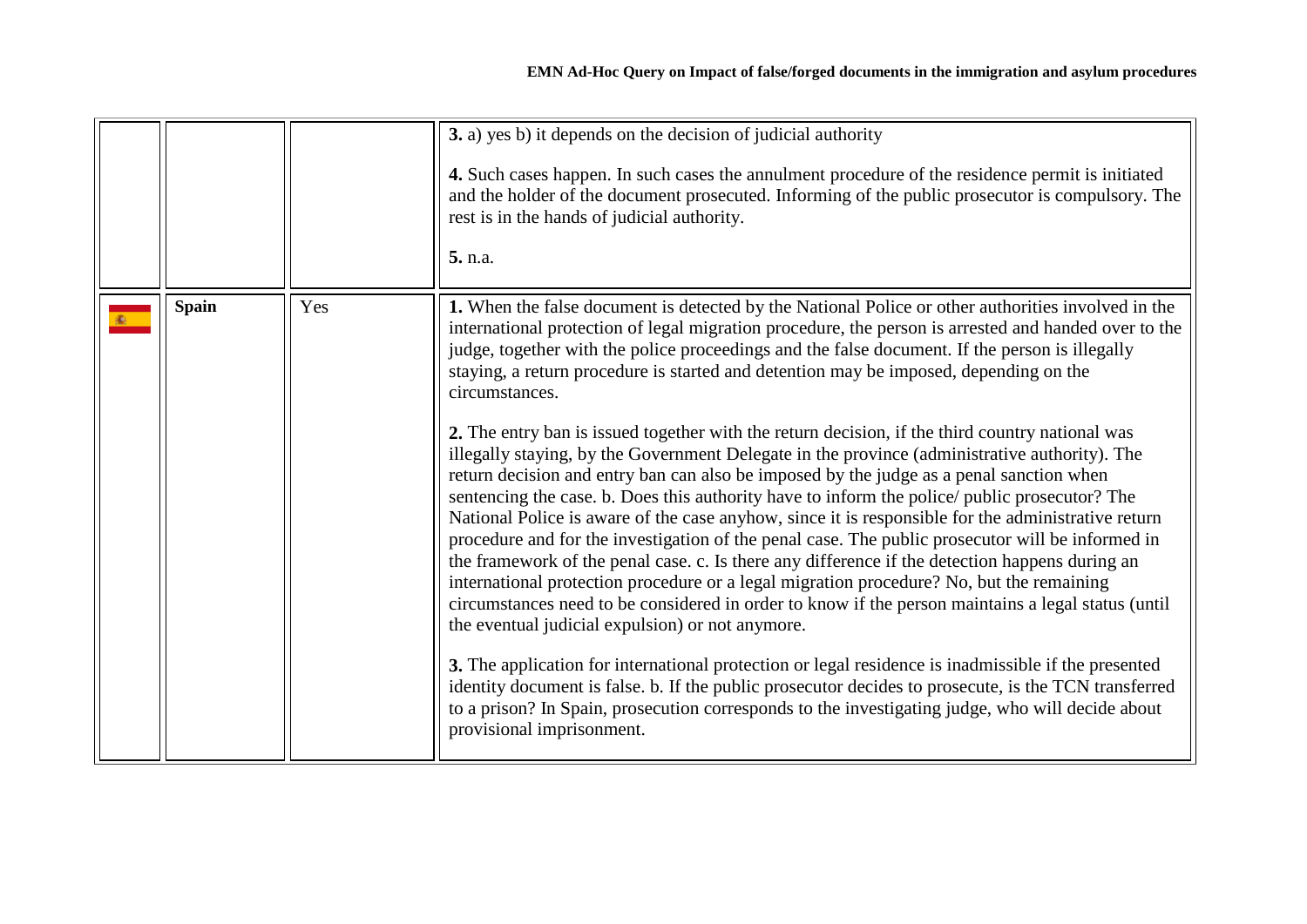<span id="page-24-0"></span>

|               |     | 4. Yes. The detection is made or confirmed by the National Police. The holder will be prosecuted<br>and the residence permit revoked. Do they have to inform the public prosecutor in this case? Yes.<br>The police proceedings are sent to the investigating judge and a copy to the prosecutor.<br>5. Click here to view and respond to the Query: https://webgate.ec.europa.eu/emn-ies/node/43567                                                                                                                                                                                                                                                                                                                                                                                                                                                                                                                                                                                                                                                                                                                                                                                                                                                                                                                                                                                                                                                                                                                                                                                                                                                                                                                                                                                                                                                                                                              |
|---------------|-----|-------------------------------------------------------------------------------------------------------------------------------------------------------------------------------------------------------------------------------------------------------------------------------------------------------------------------------------------------------------------------------------------------------------------------------------------------------------------------------------------------------------------------------------------------------------------------------------------------------------------------------------------------------------------------------------------------------------------------------------------------------------------------------------------------------------------------------------------------------------------------------------------------------------------------------------------------------------------------------------------------------------------------------------------------------------------------------------------------------------------------------------------------------------------------------------------------------------------------------------------------------------------------------------------------------------------------------------------------------------------------------------------------------------------------------------------------------------------------------------------------------------------------------------------------------------------------------------------------------------------------------------------------------------------------------------------------------------------------------------------------------------------------------------------------------------------------------------------------------------------------------------------------------------------|
| <b>Sweden</b> | Yes | 1. The Id-unit of the Migration Agency is scrutinizing the document and the result is registered in<br>the national case handling system. If appropriate the document is reported to the police.<br>2. a. The decision is made by the Swedish Migration Agency through Missions abroad and legal<br>migration units. b. If the document is detected as false after examination by the Migration Agency<br>this shall be reported to the police by the ID-unit within the Migration Agency. c. No. The<br>procedure is the same regardless of the type of application.<br>3. For asylum seekers the discovery of fake document does not necessarily mean that the case is<br>put on hold, depending on other documents in the case and other circumstances. For applications<br>for legal migration the demand for established identity is stronger and if the passport presented as<br>basis for the identity is found to be false this will have a direct negative effect on the handling of<br>the case. In neither case will the person be put in prison. If needed the person can be put in<br>detention in order to try to establish his/her identity which is primarily used within the protection<br>process (when the person has applied after arriving in the country).<br>4. Yes, this is discovered regularly. The reason for discovery can be for example anonymous tips<br>and information from other authorities. When discovered the approved residence permit is<br>revoked and decision is made if the person must leave the country. If it is the Swedish Migration<br>Agency that gets the information about false identity and permit is revoked a report shall be made<br>to the Police.<br>5. "Nothing is stronger than the weakest point" is a good expression. As long as all officials<br>dealing with identity checks, registration of identity, passport applications etc. do not have |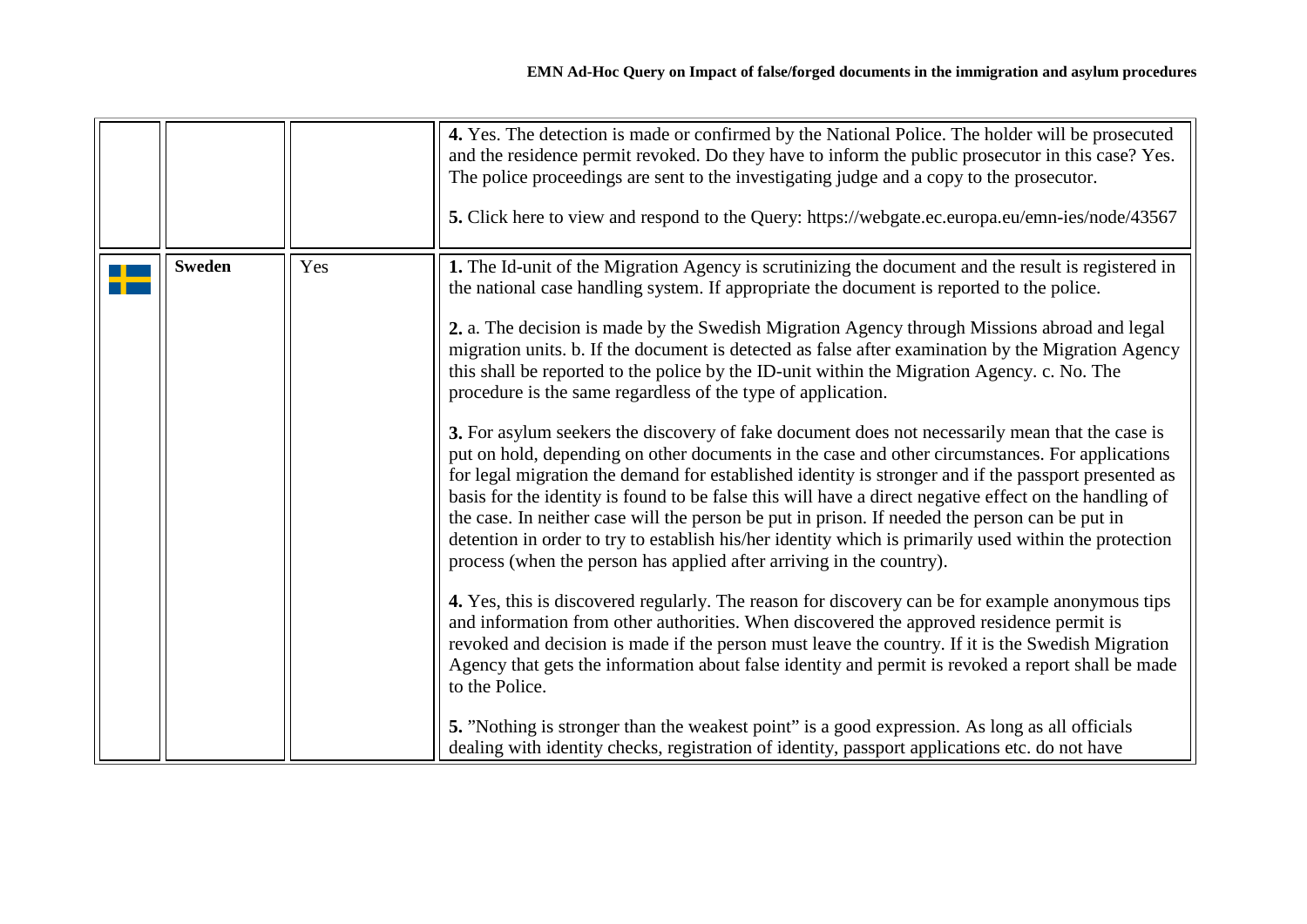<span id="page-25-0"></span>

|                                                       |                          |     | sufficient document training it will be possible to deceive the authorities. Proper training for all<br>officials checking documents combined with technical equipment is essential.                                                                                                                                                                                                                                                                                                                                                                                                                                                                                                                                                                                                                                                                                                                                                                                                                                                                                                                                                                                                                                                                                                                                                       |
|-------------------------------------------------------|--------------------------|-----|--------------------------------------------------------------------------------------------------------------------------------------------------------------------------------------------------------------------------------------------------------------------------------------------------------------------------------------------------------------------------------------------------------------------------------------------------------------------------------------------------------------------------------------------------------------------------------------------------------------------------------------------------------------------------------------------------------------------------------------------------------------------------------------------------------------------------------------------------------------------------------------------------------------------------------------------------------------------------------------------------------------------------------------------------------------------------------------------------------------------------------------------------------------------------------------------------------------------------------------------------------------------------------------------------------------------------------------------|
| $\frac{\sum\limits_{i=1}^{n}}{\sum\limits_{i=1}^{n}}$ | <b>United</b><br>Kingdom | Yes | 1. - International protection procedure? Please describe. If a non-genuine document is presented<br>by or found in the possession of an individual who is seeking to travel to/ enter the United<br>Kingdom for international protection, the holder is not referred for prosecution and their<br>application will be processed by a trained caseworker. The United Kingdom strictly adheres to the<br>protection afforded by article 31 of the Refugee Convention which is enshrined in our laws by the<br>Immigration Act. - Legal migration process? Please describe. If a non-genuine document is<br>presented by or found in the possession of an individual who is seeking to travel to/ enter the<br>United Kingdom for temporary or permanent migration, that individual is likely to be denied a<br>visa or refused entry. Very occasionally (but not usually), the individual may also be subject to<br>prosecution. If a non-genuine document is presented by or found in the possession of an<br>individual who is already in the United Kingdom, that individual is likely be subject to<br>enforcement action which includes, but is not limited to, deprivation of status, prosecution and<br>removal. In all cases, the non-genuine document will be removed from the public domain in order<br>to prevent further misuse. |
|                                                       |                          |     | 2. If a TCN is issued a refusal of entry decision because of the detection of a false or forged<br>document, which authority makes this decision? Please explain. If a non-genuine document is<br>detected at the visa application stage, the decision to refuse is made by United Kingdom Visas &<br>Immigration. If it is detected at a border control, the decision is made by United Kingdom Border<br>Force. If it is detected in-country, the decision is made by United Kingdom Immigration<br>Enforcement. All three branches have equal powers under the Immigration Act. Does this<br>authority have to inform the police/ public prosecutor? Yes/ No. Please explain the procedure. It<br>is not a formal requirement to inform the police/ public prosecutor if a non-genuine document is<br>encountered by United Kingdom Visas & Immigration, Border Force or Immigration<br>Enforcement. However, if the holder is deemed to be liable to prosecution or is of interest to the<br>police/ public prosecutor, such a referral can be made through established processes. Is there any                                                                                                                                                                                                                                        |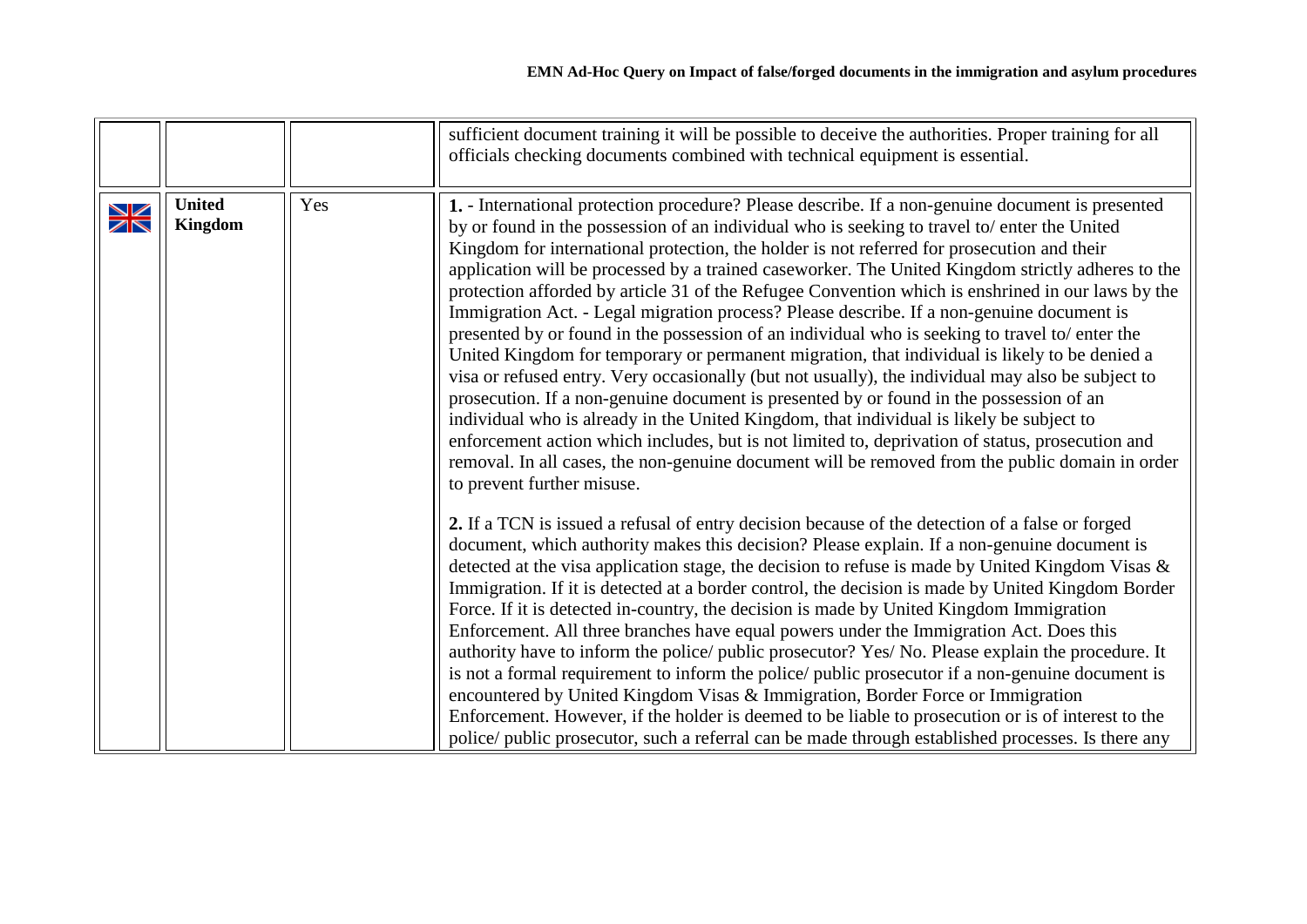|  | difference if the detection happens during an international protection procedure or a legal<br>migration procedure? Yes/ No. Please explain. There are no policy differences in this area.    |
|--|-----------------------------------------------------------------------------------------------------------------------------------------------------------------------------------------------|
|  |                                                                                                                                                                                               |
|  | 3. Individual cases with no wider criminality element involving the misuse of a document in an                                                                                                |
|  | attempt to travel to the United Kingdom are not referred to the public prosecutor. Any decision                                                                                               |
|  | regarding enforcement action or case resolution can be taken by the executive authorities.                                                                                                    |
|  | 4. United Kingdom immigration caseworkers are aware of a small number of instances involving                                                                                                  |
|  | the issuance of residence permits to individuals in possession of non-genuine (forged or                                                                                                      |
|  | counterfeit) documents. Separately, a small number of EU nationals residing in the United                                                                                                     |
|  | Kingdom are believed to have sold their identities to non-EU nationals in order for them to take                                                                                              |
|  | employment or access public services, to which they may not be ordinarily entitled. Revocation of                                                                                             |
|  | status in these cases is possible, but can be complicated and time-consuming. If yes, please                                                                                                  |
|  | explain who makes the detection and if the holder is being prosecuted and/or the residence permit                                                                                             |
|  | is revoked. The detection of a residence permit issued to a non-genuine document is made either                                                                                               |
|  | when the holder is encountered by a law enforcement partner in-country or by an overseas border                                                                                               |
|  | guard if the document is used for international travel. The holder would usually have their United                                                                                            |
|  | Kingdom immigration status revoked if the Home Office have sufficient evidence of the abuse                                                                                                   |
|  | having taken place but any decision to prosecute would be on a case-by-case basis. Do they have                                                                                               |
|  | to inform the public prosecutor in this case? Yes/ No. If yes, please explain the procedure. It is not                                                                                        |
|  | a formal requirement to inform the police/ public prosecutor if a non-genuine document is<br>encountered after a residence permit has been issued to an individual. However, if the holder is |
|  | deemed to be liable to prosecution or is of interest to the police/ public prosecutor, such a referral                                                                                        |
|  | can be made through established processes.                                                                                                                                                    |
|  |                                                                                                                                                                                               |
|  | 5. United Kingdom law enforcement bodies are committed to tackling document and identity                                                                                                      |
|  | abuse, and work very closely in an attempt to disrupt and deter individuals or groups associated                                                                                              |
|  | with this behaviour. The Home Office National Document Fraud Unit has overall responsibility                                                                                                  |
|  | for matters relating to passport and travel document abuse. Its functions include, but are not                                                                                                |
|  | limited to: • Serving as a point of contact for information and advice on genuine, forged or                                                                                                  |
|  | counterfeit travel and (some) other identity documents • Conducting in-depth forensic document                                                                                                |
|  | examinations of suspect travel documents for the Home Office and other government departments                                                                                                 |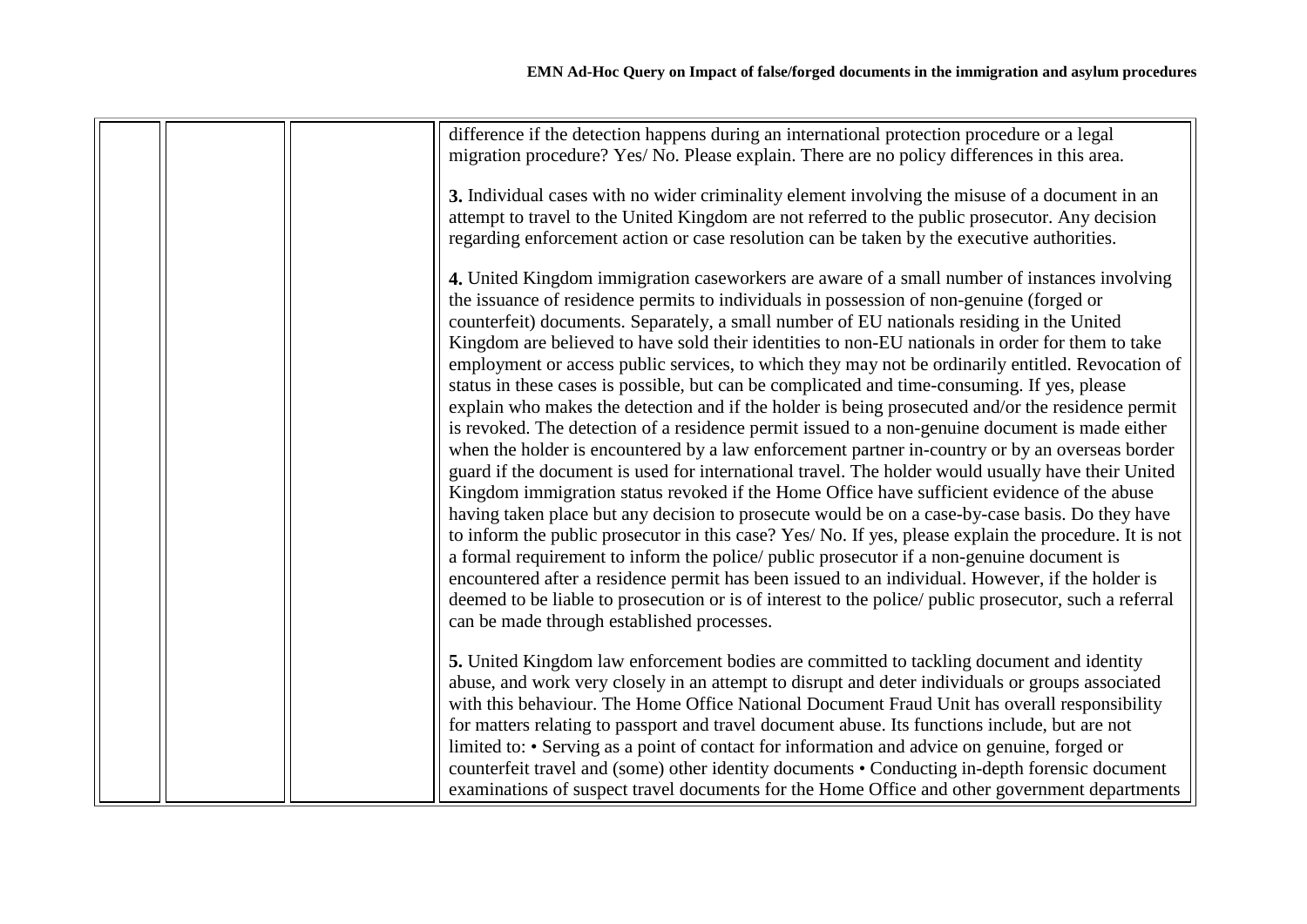<span id="page-27-0"></span>

|               |     | • Writing document examination reports and providing witness statements/expert testimony for<br>prosecution cases • Conducting a national programme of forgery training for the Home Office,<br>other government departments and overseas authorities • Producing and issuing publications for<br>the Home Office, other government departments and overseas authorities on the detection of non-<br>genuine documents • Collating detailed statistics on forgery detections both on entry and after<br>entry • Providing analysis of current trends in document abuse for senior managers and front-line<br>officers • Offering advice and technical support on travel document security, design and<br>development to the Home Office and other government departments • Conducting research into<br>new forgery detection equipment • Representing the United Kingdom at international<br>conferences, exhibitions and working groups to improve document security and expertise<br>Additionally, United Kingdom Immigration Enforcement International manages a network of<br>highly trained liaison officers at various Diplomatic missions across five continents. These<br>officers work very closely with overseas authorities and other partners to reduce irregular<br>migration (including the use of non-genuine documents) to the United Kingdom. This is achieved<br>through the provision of joint training sessions, workshop events, risk profiling, flight monitoring<br>and regular liaison. |
|---------------|-----|-----------------------------------------------------------------------------------------------------------------------------------------------------------------------------------------------------------------------------------------------------------------------------------------------------------------------------------------------------------------------------------------------------------------------------------------------------------------------------------------------------------------------------------------------------------------------------------------------------------------------------------------------------------------------------------------------------------------------------------------------------------------------------------------------------------------------------------------------------------------------------------------------------------------------------------------------------------------------------------------------------------------------------------------------------------------------------------------------------------------------------------------------------------------------------------------------------------------------------------------------------------------------------------------------------------------------------------------------------------------------------------------------------------------------------------------------------------------------------------------------------------------|
| <b>Norway</b> | Yes | 1. The detection of false documents submitted with a an application for a residence permit of<br>limited duration, a permanent residence permit or Norwegian citizenship may have several,<br>different consequences. In some cases the immigration authorities may ask the police to initiate<br>criminal procedures. In other cases the police may on its own initiative consider this if the detect<br>the use of false documents. However, the capacity situation of the police may in many cases result<br>in the criminal case being dismissed.<br>2. Both the the Norwegian Directorate of Immigration (UDI) and the Police may detect that a<br>false document is used in the application for a residence permit of limited duration, a permanent<br>residence permit or Norwegian citizenship. The application will normally be rejected by UDI in<br>such cases. UDI discovers false documents in connection with the consideration of an application,<br>and when a suspect document is forwarded to the Norwegian ID-Centre (NID) for examination,<br>e.g. when the recall of a granted permit is being considered. See above reply on criminal                                                                                                                                                                                                                                                                                                                                                     |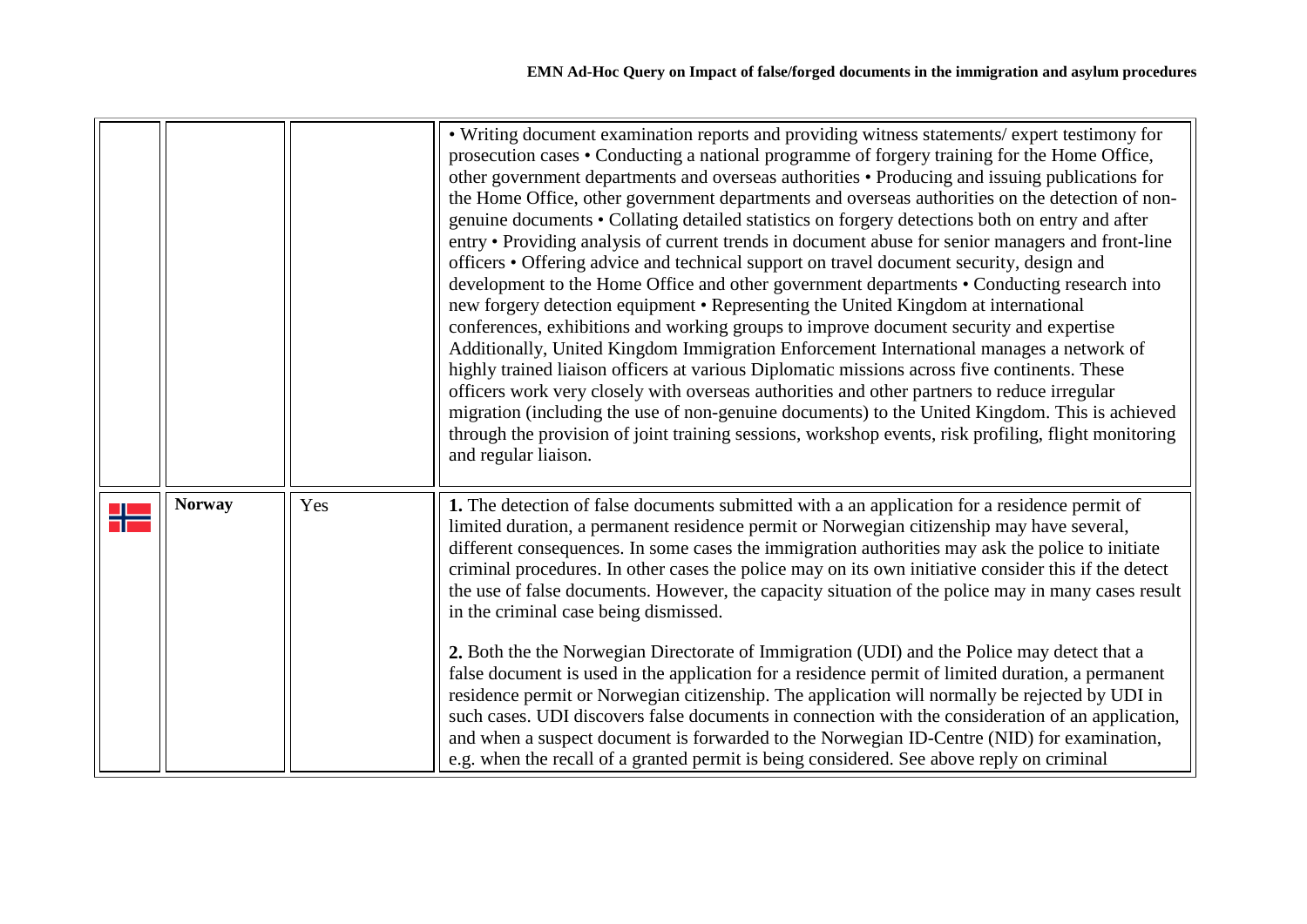|  | procedures if NID concludes that a document is false. Presenting false documents may result in<br>the application being rejected or the withdrawal of an already granted permit or citizenship.                                                                                                                                                                                                                                                                                                                                                                                                                                                                                                                                                                                                                                                                                                                                                                                                                                                                                                                                                                                                                                                                                                                                            |
|--|--------------------------------------------------------------------------------------------------------------------------------------------------------------------------------------------------------------------------------------------------------------------------------------------------------------------------------------------------------------------------------------------------------------------------------------------------------------------------------------------------------------------------------------------------------------------------------------------------------------------------------------------------------------------------------------------------------------------------------------------------------------------------------------------------------------------------------------------------------------------------------------------------------------------------------------------------------------------------------------------------------------------------------------------------------------------------------------------------------------------------------------------------------------------------------------------------------------------------------------------------------------------------------------------------------------------------------------------|
|  | 3. That criminal procedures are initiated does not influence the consideration of the application<br>and its rejection or whether an already granted permit is being withdrawn. These two procedures<br>are independent. Submitting false document may result in a fine or imprisonment for up to 2<br>years, according to the Penal Code § 361. As indicated above it is quite seldom that the<br>submission of documents in and of itself will result in a fine or imprisonment.                                                                                                                                                                                                                                                                                                                                                                                                                                                                                                                                                                                                                                                                                                                                                                                                                                                         |
|  | 4. The discovery that false documents have been frequently happens after a residence permit in<br>Norway has been granted, e.g. in connection with an application for Norwegian citizenship and<br>when UDI forward a suspect document to NID for verification. If the suspicion is confirmed, then<br>UDI will reject the application, and in some cases recall the permit already granted, if the identity<br>of the person is wrong. The presence of false document is not in and of itself a sufficient reason<br>for a recall of a permit. Other indications that the person has presented him-/herself with a wrong<br>identity must be present as well. Criminal procedures may always be initiated in such cases of<br>false documents, however. The Police is always informed about cases where a withdrawal of a<br>granted permit or citizenship is being considered.                                                                                                                                                                                                                                                                                                                                                                                                                                                           |
|  | 5. In Norway there has been a growing focus on identity and identity challenges. Among the<br>several measures to deal with this are: We have established an Identity network consisting of 18<br>national private and government agencies that have to conduct identity control at different levels<br>in order to give permits, enforce obligations or provide services. (e.g. driving license, tax, health,<br>immigration, police and finance institutions etc.) The main purpose of the network is to ensure a<br>holistic approach to the identity related challenges, and information sharing. The network is<br>working on finalizing guidelines for identity proofing, to ensure that all the bodies use the same<br>terms and have the same approach and methods to establish identity. The ambition is that the<br>guidelines will be used as basis for establishing internal procedures in the different agencies'. The<br>level of control in each will be based on a risk assessment regarding identity related risks that the<br>agency is facing. In 2018 Norway plan to introduce a new passport and ID-card scheme. This<br>includes a new approach to the competencies and tools for identity control. The police are<br>working to develop a new training program for the front desk staff that also includes identity |